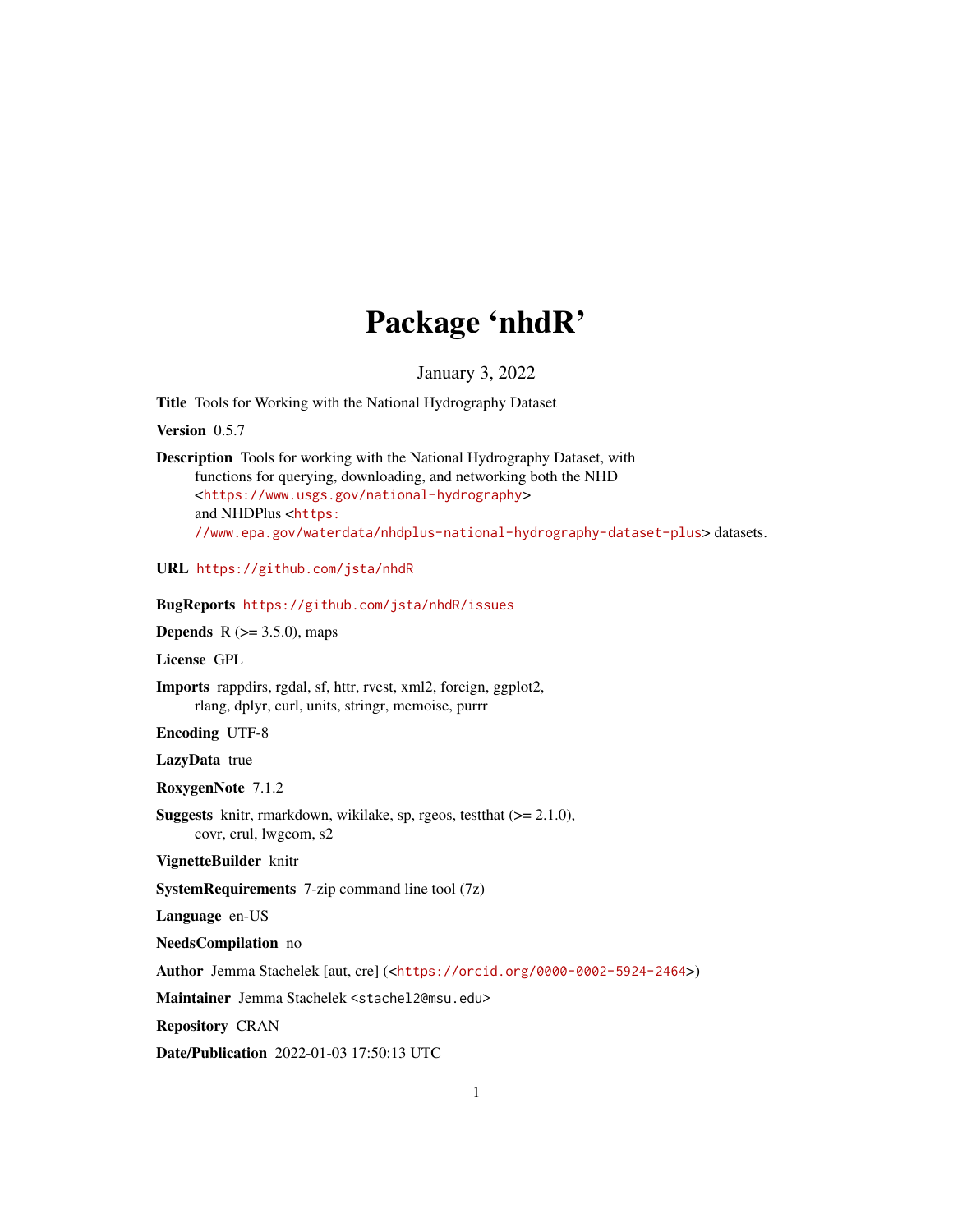# <span id="page-1-0"></span>R topics documented:

|                                                                                                        | $\overline{2}$ |
|--------------------------------------------------------------------------------------------------------|----------------|
|                                                                                                        | 3              |
|                                                                                                        | $\overline{3}$ |
|                                                                                                        | 5              |
|                                                                                                        | 6              |
|                                                                                                        | 6              |
|                                                                                                        | 7              |
|                                                                                                        | $\overline{7}$ |
|                                                                                                        | 8              |
|                                                                                                        | 9              |
|                                                                                                        | 9              |
|                                                                                                        | 10             |
|                                                                                                        | 11             |
|                                                                                                        | 11             |
|                                                                                                        | 12             |
|                                                                                                        | 13             |
|                                                                                                        | 14             |
|                                                                                                        | 15             |
|                                                                                                        | 16             |
|                                                                                                        | 16             |
| $nhd\_plus\_query \ldots \ldots \ldots \ldots \ldots \ldots \ldots \ldots \ldots \ldots \ldots \ldots$ | 18             |
|                                                                                                        | 19             |
|                                                                                                        | 21             |
|                                                                                                        | 21             |
|                                                                                                        | 22             |
|                                                                                                        | 22             |
|                                                                                                        | 23             |
|                                                                                                        | 25             |
|                                                                                                        | 25             |
|                                                                                                        | 26             |
|                                                                                                        |                |
|                                                                                                        | 27             |
|                                                                                                        |                |

# **Index**

nhdR-package

R interface to the National Hydrography Dataset

# Description

R interface to the National Hydrography Dataset

# Author(s)

<stachel2@msu.edu>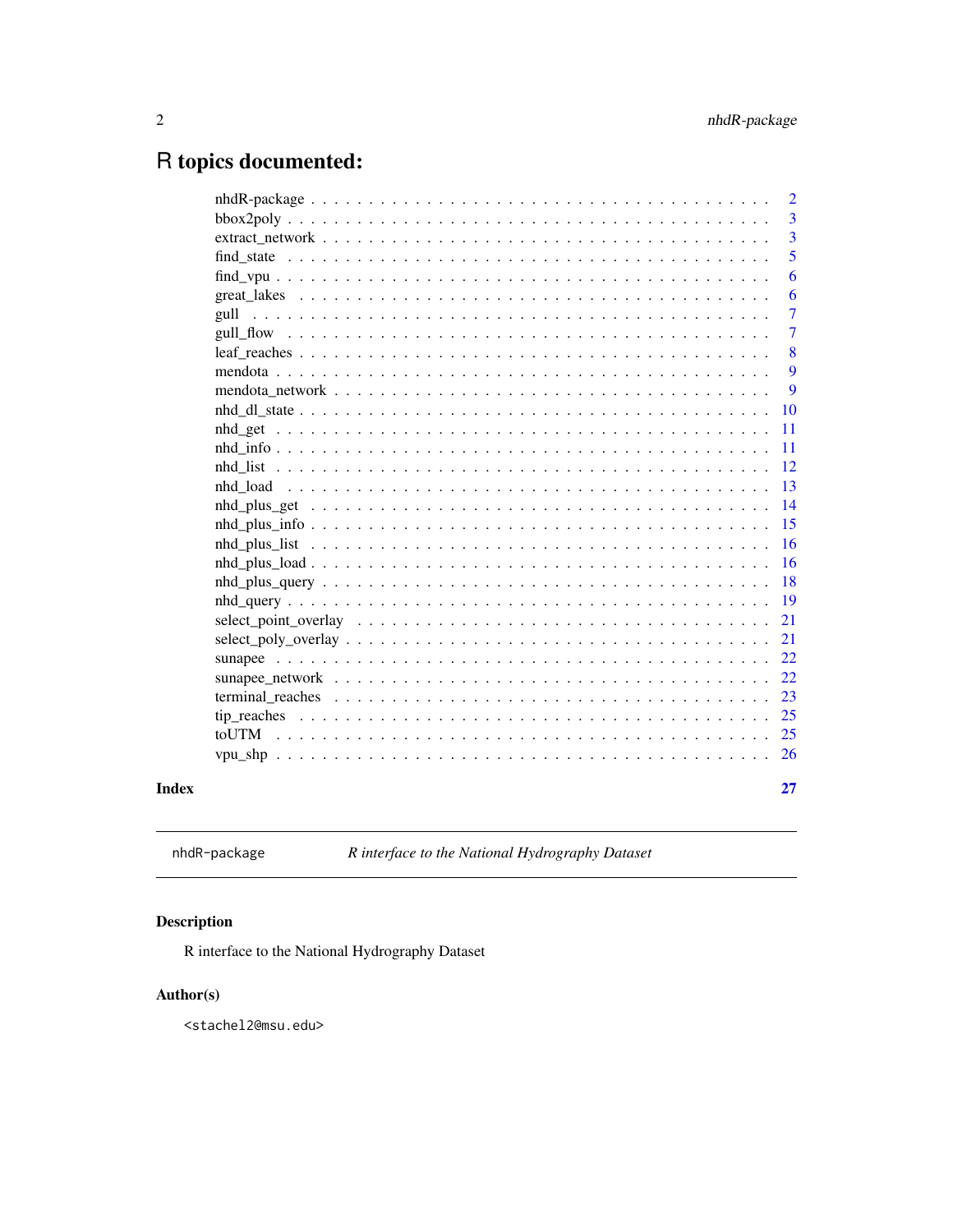<span id="page-2-0"></span>

Convert a bounding box to polygon

#### Usage

```
bbox2poly(bbox)
```
#### Arguments

bbox object of class bbox from sf

#### Value

An sfc object from the sf package

#### Examples

```
## Not run:
library(sf)
wk <- wikilake::lake_wiki("Gull Lake (Michigan)")
pnt <- st_as_sf(wk, coords = c("Lon", "Lat"), crs = 4326)
pnt <- st_transform(pnt, st_crs(vpu_shp))
qry <- nhd_plus_query(wk$Lon, wk$Lat,
  dsn = c("NHDWaterbody"), buffer_dist = 0.05)
wbd <- qry$sp$NHDWaterbody[which.max(st_area(qry$sp$NHDWaterbody)), ]
bbox2poly(st_bbox(wbd))
```
## End(Not run)

extract\_network *Return nhd plus stream network upstream of a waterbody*

#### Description

Return nhd plus stream network upstream of a waterbody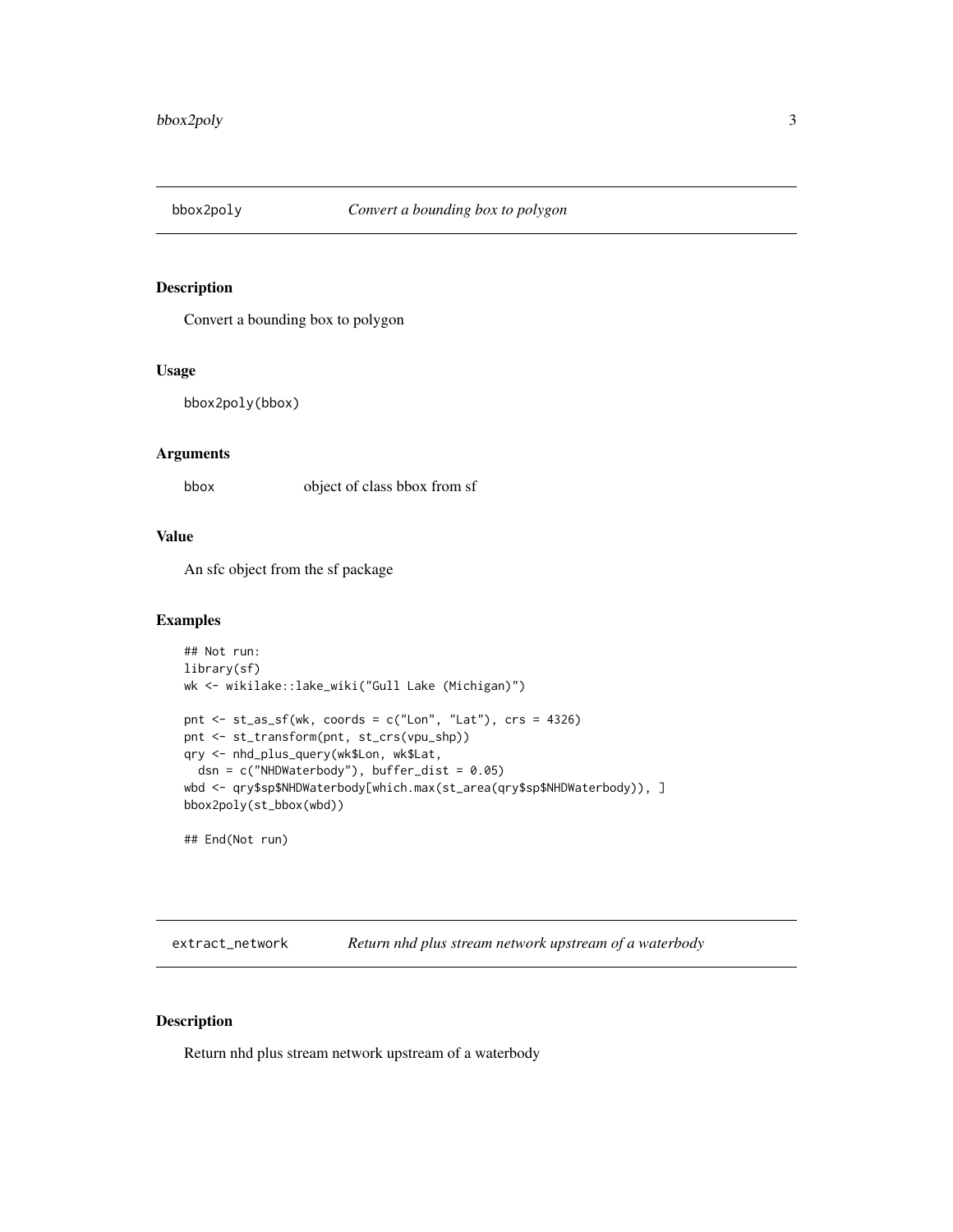#### Usage

```
extract_network(
  lon = NA,lat = NA,
  lines = NA,
  lines_network = TRUE,
 buffer_dist = 0.01,
 maxsteps = 3,
  approve_all_dl = FALSE,
  temporary = TRUE,
  ...
)
```
# Arguments

| lon            | numeric decimal degree longitude                                                                                                              |
|----------------|-----------------------------------------------------------------------------------------------------------------------------------------------|
| lat            | numeric decimal degree latitude                                                                                                               |
| lines          | sf spatial lines object to limit extent of the network search                                                                                 |
| lines_network  | boolean treat lines as the complete network object. If FALSE, simply start net-<br>work extraction at the terminal reach of the lines object. |
| buffer_dist    | numeric buffer around lat-lon point in dec. deg.                                                                                              |
| maxsteps       | maximum number of stream climbing iterations                                                                                                  |
| approve_all_dl | logical blanket approval to download all missing data. Defaults to TRUE if<br>session is non-interactive.                                     |
| temporary      | logical set FALSE to save data to a persistent rappdirs location                                                                              |
|                | parameters passed on to sf::st_read                                                                                                           |

# Details

The lon and lat arguments are used for querying the corresponding lake polygon layer which is then used to climb its intersecting stream network.

#### Value

An sf data frame with LINESTRING geometries

#### Examples

```
## Not run:
library(mapview)
library(sf)
# headwater lakes have no upstream network
coords <- data.frame(lat = 46.32711, lon = -89.58893)
res <- extract_network(coords$lon, coords$lat, maxsteps = 9)
```
# fails if no lake nhdp lake found within the buffer at the query point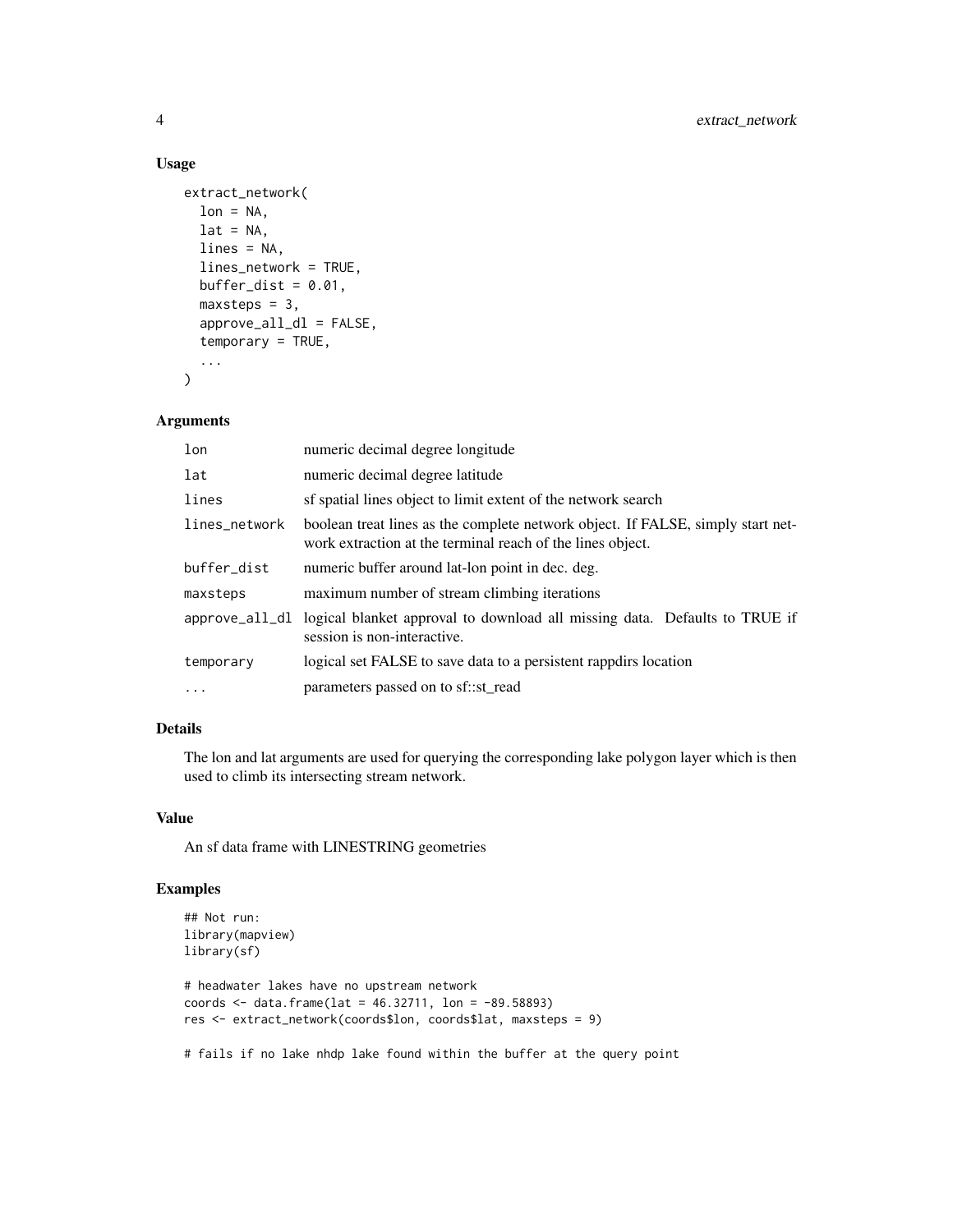#### <span id="page-4-0"></span>find\_state 5

```
coords \le data.frame(lat = 43.62453, lon = -85.47164)
res <- extract_network(coords$lon, coords$lat, maxsteps = 9)
coords <- data.frame(lat = 20.79722, lon = -156.47833)
# use a non-geographic (projected) buffer size
res <- extract_network(coords$lon, coords$lat, maxsteps = 9,
 buffer\_dist = units::as\_units(5, "km")# use a projected buffer size
res <- extract_network(coords$lon, coords$lat, maxsteps = 9)
# no upstream network for lakes intersecting the Great Lakes
coords \le data.frame(lat = 44.6265, lon = -86.23121)
res <- extract_network(coords$lon, coords$lat, maxsteps = 3)
coords <- data.frame(lat = 42.96523, lon = -89.2527)
res <- extract_network(coords$lon, coords$lat, maxsteps = 9)
mapview(res)
## End(Not run)
```
find\_state *find\_state*

#### Description

find\_state

#### Usage

```
find_state(pnt, abb = FALSE)
```
#### Arguments

| pnt | an sf point object                   |
|-----|--------------------------------------|
| abb | logical return a state abbreviation? |

#### Examples

```
## Not run:
pnt <- st_as_sf(data.frame(Lon = -107.2, Lat = 39.45),
  coords = c("Lon", "Lat"), crs = 4326)
```
## End(Not run)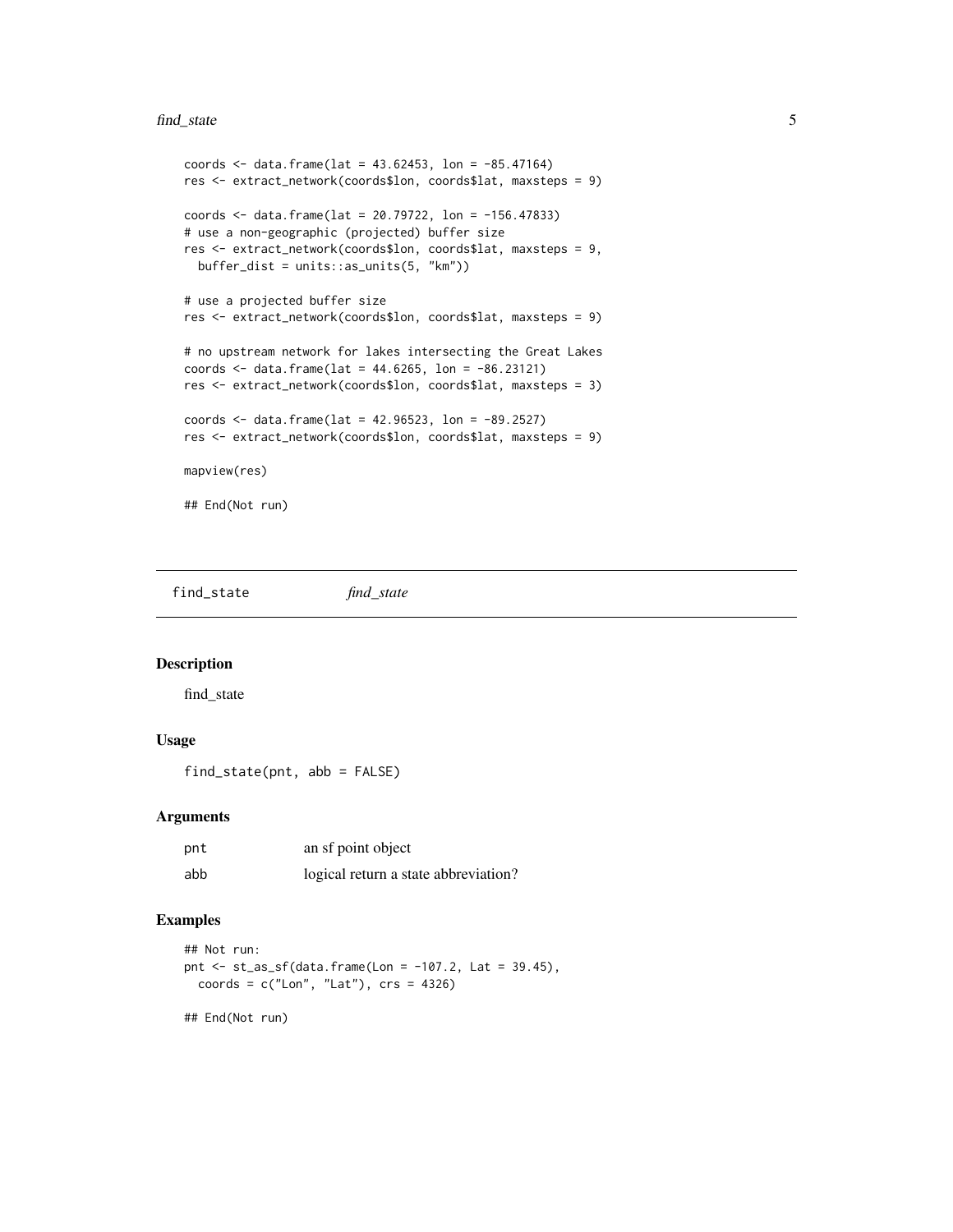<span id="page-5-0"></span>find\_vpu *Find VPU*

#### Description

Find Vector Processing Unit from sf object

#### Usage

find\_vpu(pnt)

#### Arguments

pnt sf object

#### Value

A character vector of vpu ids

#### Examples

```
## Not run:
library(sf)
# vpu centers
pnt <- st_cast(st_point_on_surface(nhdR::vpu_shp), "POINT")
find_vpu(pnt[1, ])
find_vpu(pnt)
find_vpu(nhdR::gull$sp$NHDWaterbody[1, ])
find_vpu(nhdR::gull$sp$NHDWaterbody)
## End(Not run)
```

| great_lakes | Data and spatial polygons of the Great Lakes |  |
|-------------|----------------------------------------------|--|
|-------------|----------------------------------------------|--|

#### Description

Data and spatial polygons of the Great Lakes

#### Usage

great\_lakes(spatial = FALSE)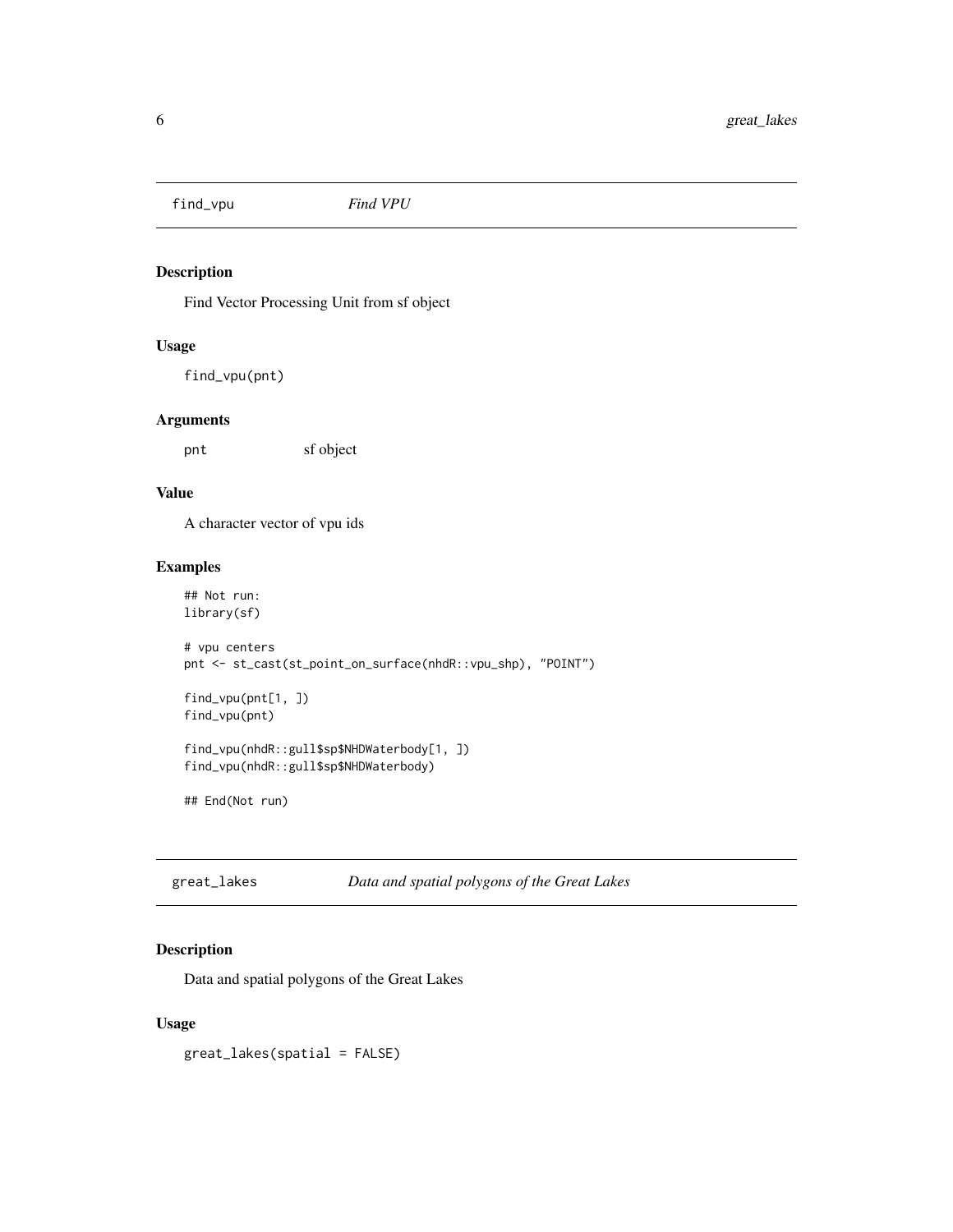<span id="page-6-0"></span>gull and the contract of the contract of the contract of the contract of the contract of the contract of the contract of the contract of the contract of the contract of the contract of the contract of the contract of the c

#### Arguments

spatial logical, return Great Lakes polygons?

# Value

A data frame of North America Great Lakes with optional geometry column

#### Examples

```
gl <- great_lakes()
## Not run:
gl <- great_lakes(spatial = TRUE)
## End(Not run)
```

| gull | List of simple features lake polygons and flowlines within a buffer |  |  |  |  |
|------|---------------------------------------------------------------------|--|--|--|--|
|      | around Gull Lake Michigan.                                          |  |  |  |  |

#### Description

Data from NHD Plus

# Details

gull

gull\_flow *Flowlines within a buffer around Gull Lake Michigan including flow information.*

# Description

Data from NHD Plus

#### Details

gull\_flow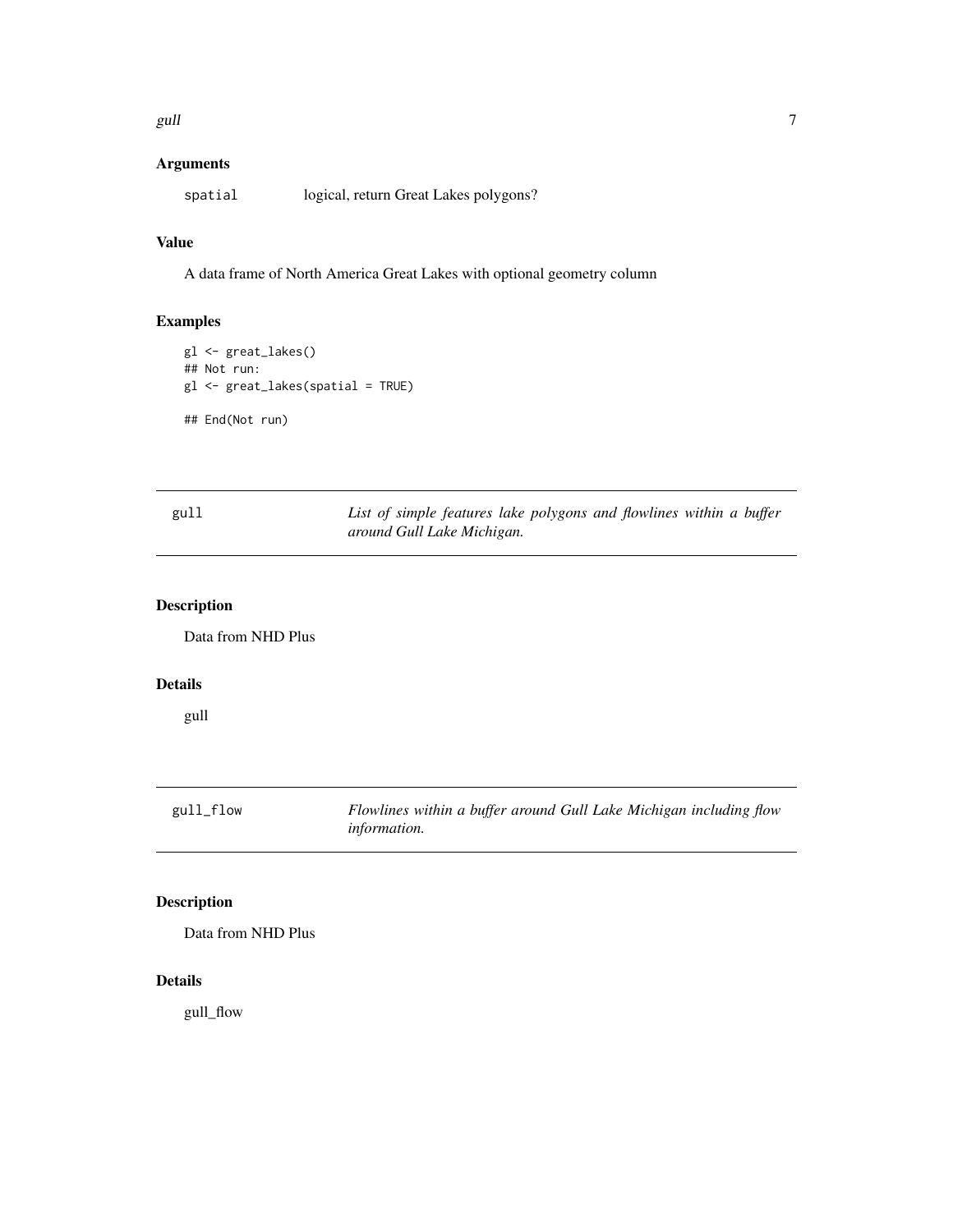A leaf reach is a stream flowline that has upstream connections but is not in the focal set.

#### Usage

```
leaf_reaches(
  lon = NA,lat = NA,
  network = NA,
  approve_all_dl = FALSE,
  temporary = TRUE,
  ...
\mathcal{L}
```
# Arguments

| lon        | numeric decimal degree longitude. optional. See Details section.                                                         |
|------------|--------------------------------------------------------------------------------------------------------------------------|
| lat        | numeric decimal degree latitude, optional. See Details section.                                                          |
| network    | sf lines collection. optional. See Details section.                                                                      |
|            | approve_all_dl logical blanket approval to download all missing data. Defaults to TRUE if<br>session is non-interactive. |
| temporary  | logical set FALSE to save data to a persistent rappolirs location                                                        |
| $\ddots$ . | parameters passed on to sf::st_read                                                                                      |

#### Value

An sf data frame with LINESTRING geometries

#### Examples

```
## Not run:
coords <- data.frame(lat = 20.79722, lon = -156.47833)
# nhd_plus_get(
# nhdR::find_vpu(
# sf::st_as_sf(coords, coords = c("lon", "lat"), crs = 4326)),
# temporary = FALSE)
leaf_reaches(coords$lon, coords$lat)
coords <- data.frame(lat = 41.42217, lon = -73.24189)
l_reach <- leaf_reaches(coords$lon, coords$lat)
network_focal <- nhd_plus_query(lon = coords$lon, lat = coords$lat,
  dsn = "NHDFlowline", buffer_dist = units::as_units(2, "km"))$sp$NHDFlowline
```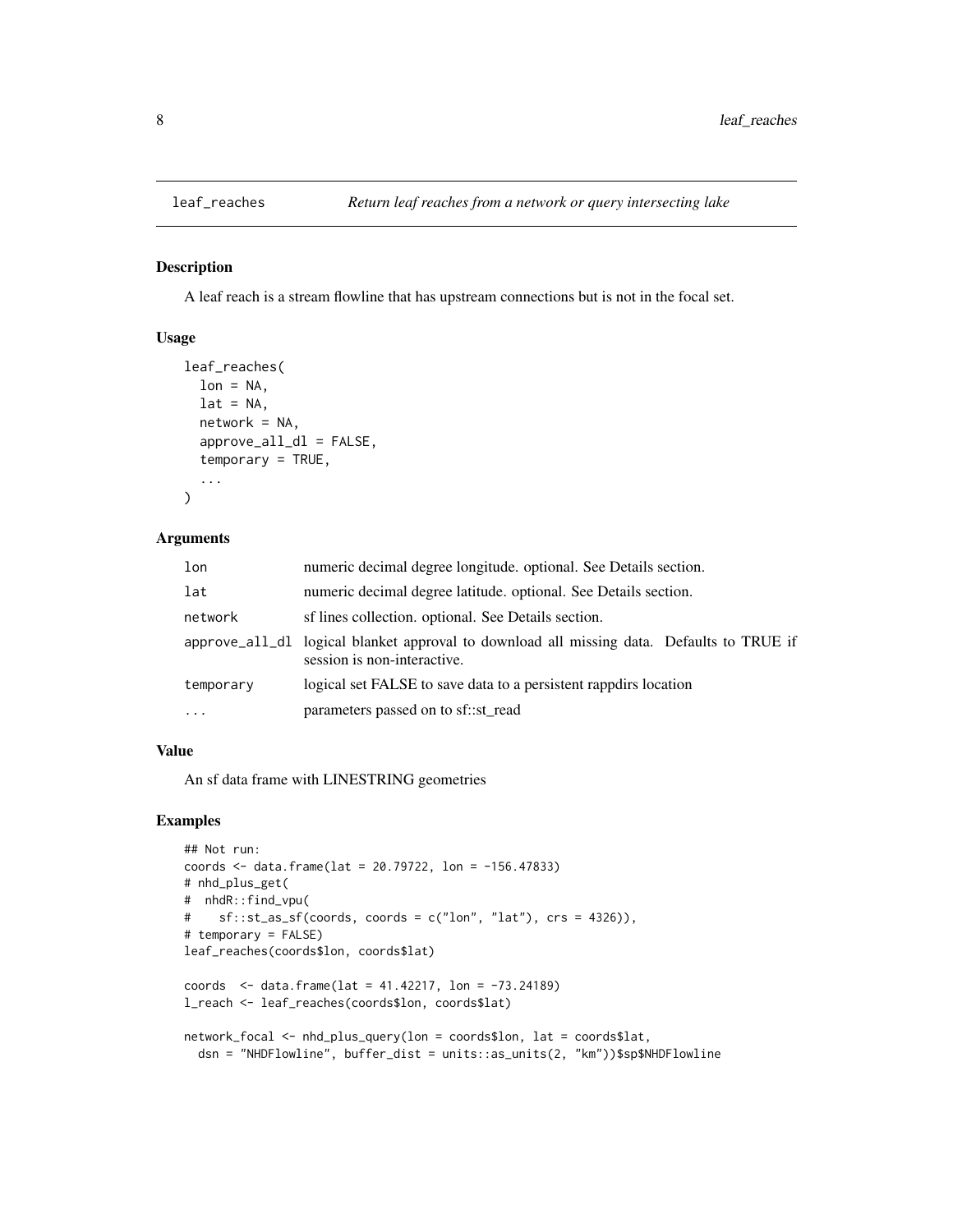#### <span id="page-8-0"></span>mendota 9

```
network <- nhd_plus_query(lon = coords$lon, lat = coords$lat,
 dsn = "NHDFlowline", buffer_dist = units::as_units(5, "km"))$sp$NHDFlowline
l_reach <- leaf_reaches(network = network_focal)
plot(network$geometry)
plot(network_focal$geometry, col = "darkgreen", add=TRUE)
plot(l_reach$geometry, col = "red", add = TRUE)
## End(Not run)
```

| mendota | List of simple features lake polygons and flowlines within a buffer |  |  |
|---------|---------------------------------------------------------------------|--|--|
|         | around Lake Mendota.                                                |  |  |

#### Description

Data from NHD Plus

#### Details

mendota

mendota\_network *Upstream flowlines connected to Lake Mendota.*

#### Description

Data from NHD Plus

#### Details

mendota\_network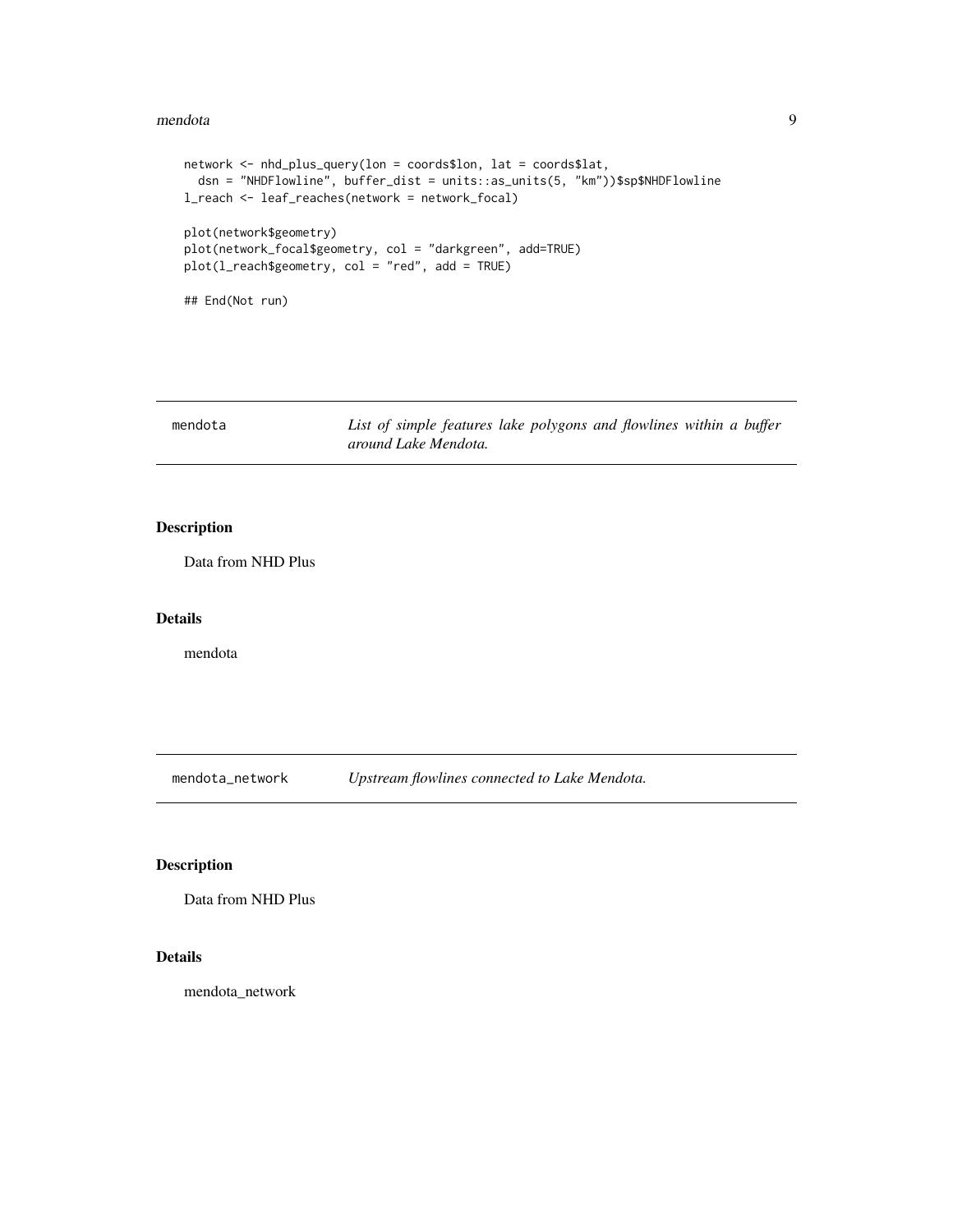<span id="page-9-0"></span>nhd\_dl\_state *nhd\_dl\_state*

# Description

nhd\_dl\_state

# Usage

```
nhd_dl_state(
  state,
  state_exists,
  yes_dl,
  file_ext,
  dsn = NA,
  wkt_filter = NA,
  temporary = FALSE,
  ...
\mathcal{L}
```
# Arguments

| state        | state abbreviation                                               |
|--------------|------------------------------------------------------------------|
| state_exists | 1 for file exists on disk                                        |
| yes_dl       | 1 for downloading the state gdb file                             |
| file_ext     | file extension ("gdb", etc)                                      |
| dsn          | name of gdb layer                                                |
| wkt_filter   | a text string of coordinates see sf::st_read                     |
| temporary    | logical set FALSE to save data to a persistent rappdirs location |
|              | other arguments passed to sf::st_read                            |

# Examples

```
## Not run:
nhd_dl_state("RI", 1, 0, NA, "NHDWaterbody")
```
## End(Not run)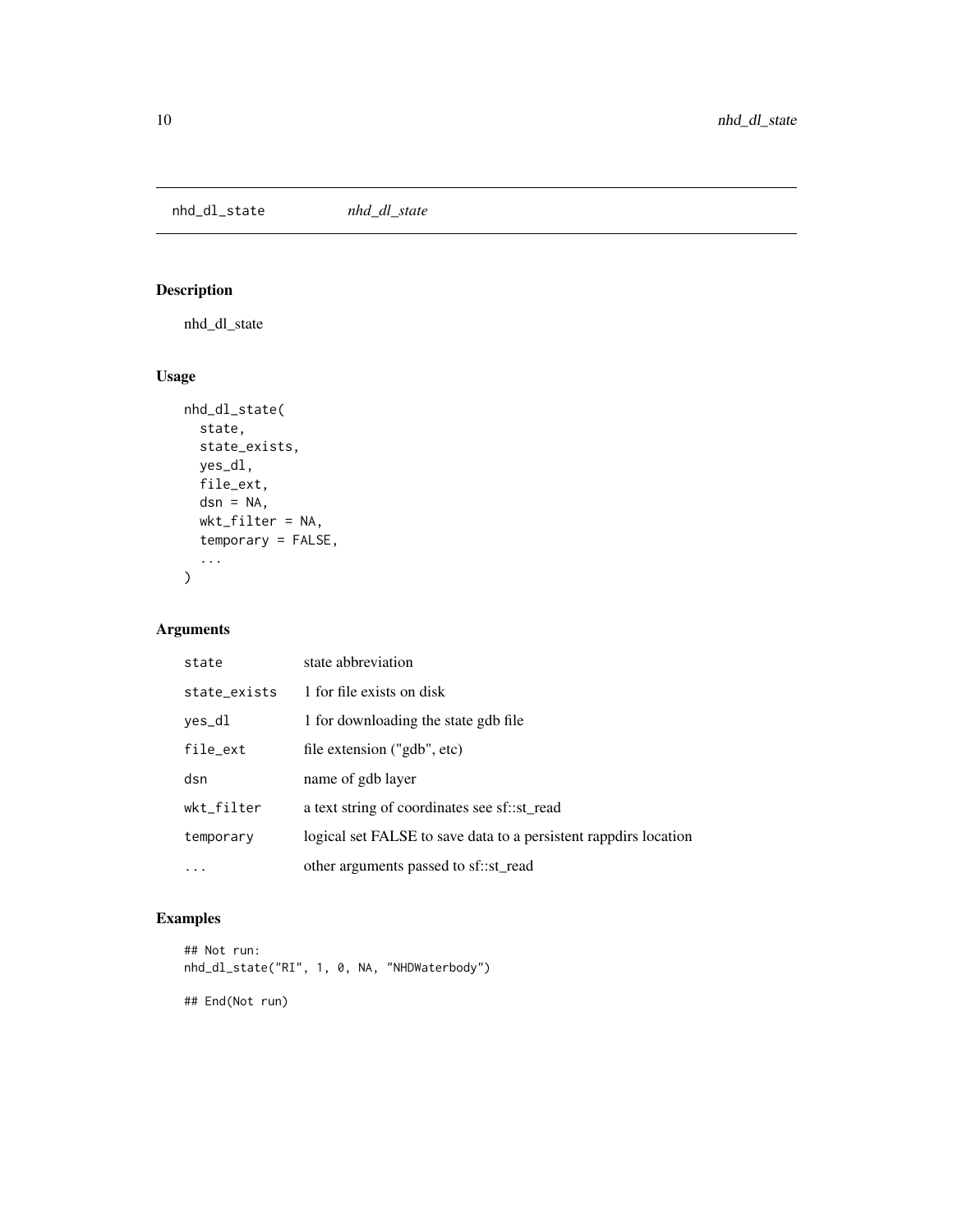<span id="page-10-0"></span>

Download and cache NHD data by state

#### Usage

```
nhd_get(state = NA, force_dl = FALSE, force_unzip = FALSE, temporary = TRUE)
```
#### Arguments

| state       | character state abbreviation includes "DC", "PR", and "VI"       |
|-------------|------------------------------------------------------------------|
| force dl    | logical force a re-download of the requested data                |
| force_unzip | logical force an unzip of downloaded data                        |
| temporary   | logical set FALSE to save data to a persistent rappdirs location |

#### Value

An invisible list of file paths to NHD data for the specified state

#### Examples

## Not run:  $nhd\_get(state = c("DC")$ nhd\_get(state = c("RI", "CT"))

## End(Not run)

nhd\_info *Return NHD layer metadata and field listing*

#### Description

Return NHD layer metadata and field listing

#### Usage

nhd\_info(state, dsn)

#### Arguments

| state | character |
|-------|-----------|
| dsn   | character |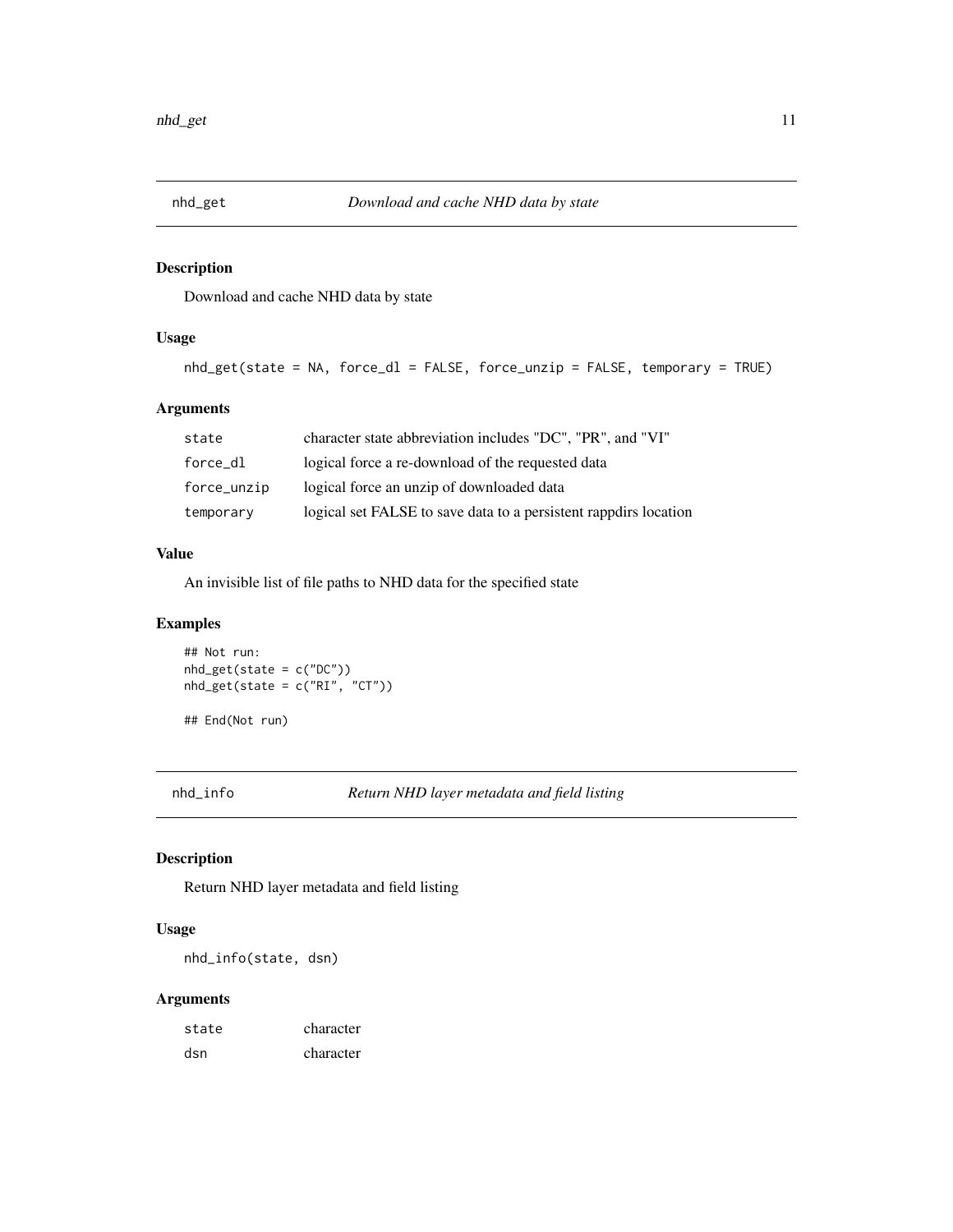# Value

An ogrinfo object from the sf package

#### Examples

## Not run: nhd\_info("DC", "NHDWaterbody")

## End(Not run)

#### nhd\_list *List available locally cached NHD layers per state*

#### Description

List available locally cached NHD layers per state

#### Usage

```
nhd_list(state)
```
#### Arguments

state character state abbreviation

#### Value

A character vector of NHD layers for the specified state

## Examples

```
## Not run:
nhd_list(state = "DC")
```
## End(Not run)

<span id="page-11-0"></span>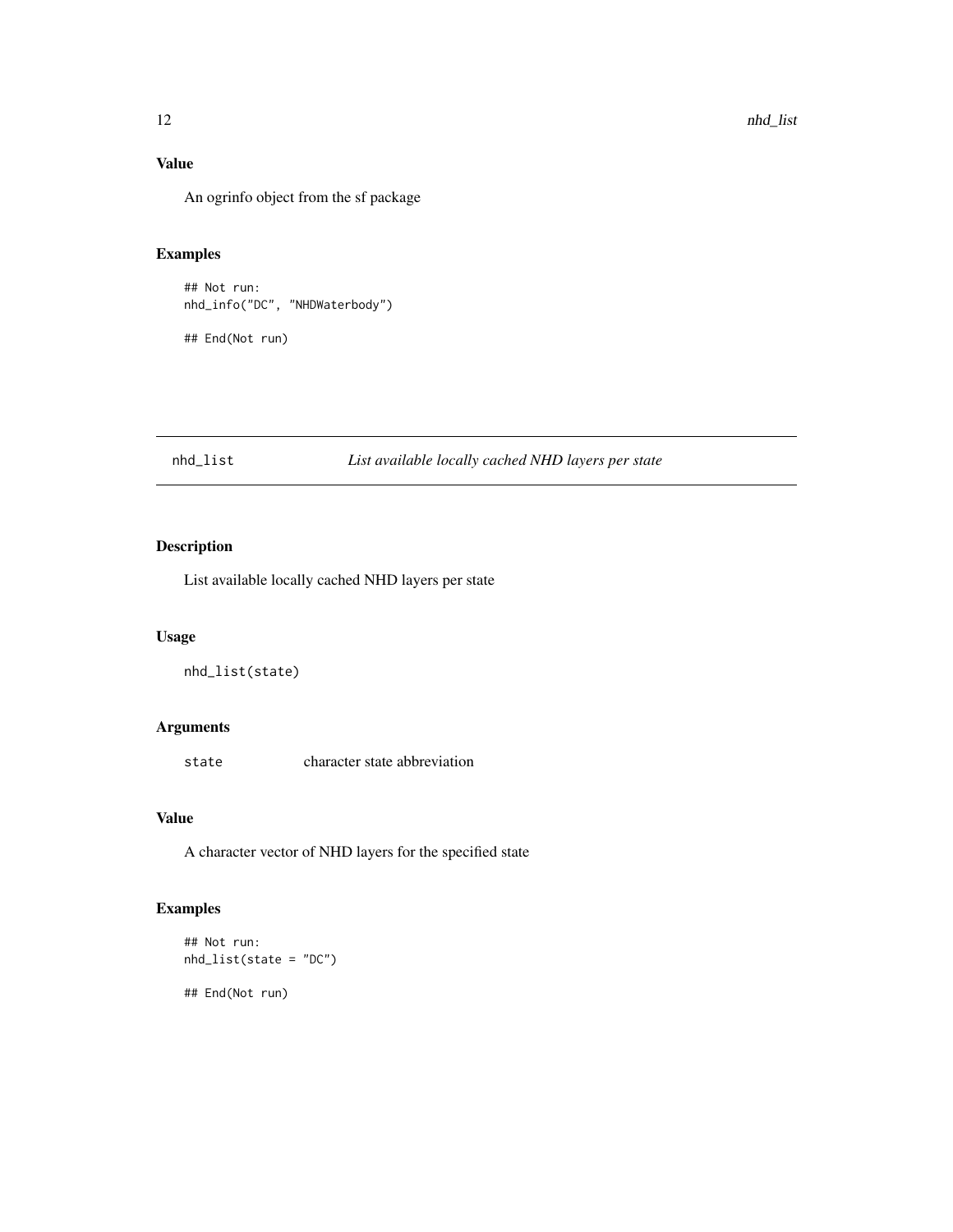<span id="page-12-0"></span>

Load NHD layers into current session

#### Usage

```
nhd_load(
  state,
  dsn,
  file_ext = NA,
  approve_all_dl = FALSE,
  temporary = FALSE,
 wkt_filter = NA,
  ...
)
```
#### Arguments

| state      | character state abbreviation                                                                                             |
|------------|--------------------------------------------------------------------------------------------------------------------------|
| dsn        | character name of a NHD layer                                                                                            |
| file_ext   | character choice of "shp" for spatial data and "dbf" or "gpkg" for non-spatial.<br>optional                              |
|            | approve_all_dl logical blanket approval to download all missing data. Defaults to TRUE if<br>session is non-interactive. |
| temporary  | logical set FALSE to save data to a persistent rappdirs location                                                         |
| wkt_filter | character. WKT spatial filter for selection. See sf::st_read                                                             |
| $\cdots$   | arguments passed to sf::st_read                                                                                          |

#### Details

This function will ask the user to approve downloading missing data unless approve\_all\_dl is set to TRUE.

#### Value

Spatial simple features object or data frame depending on the dsn type and value passed to file\_ext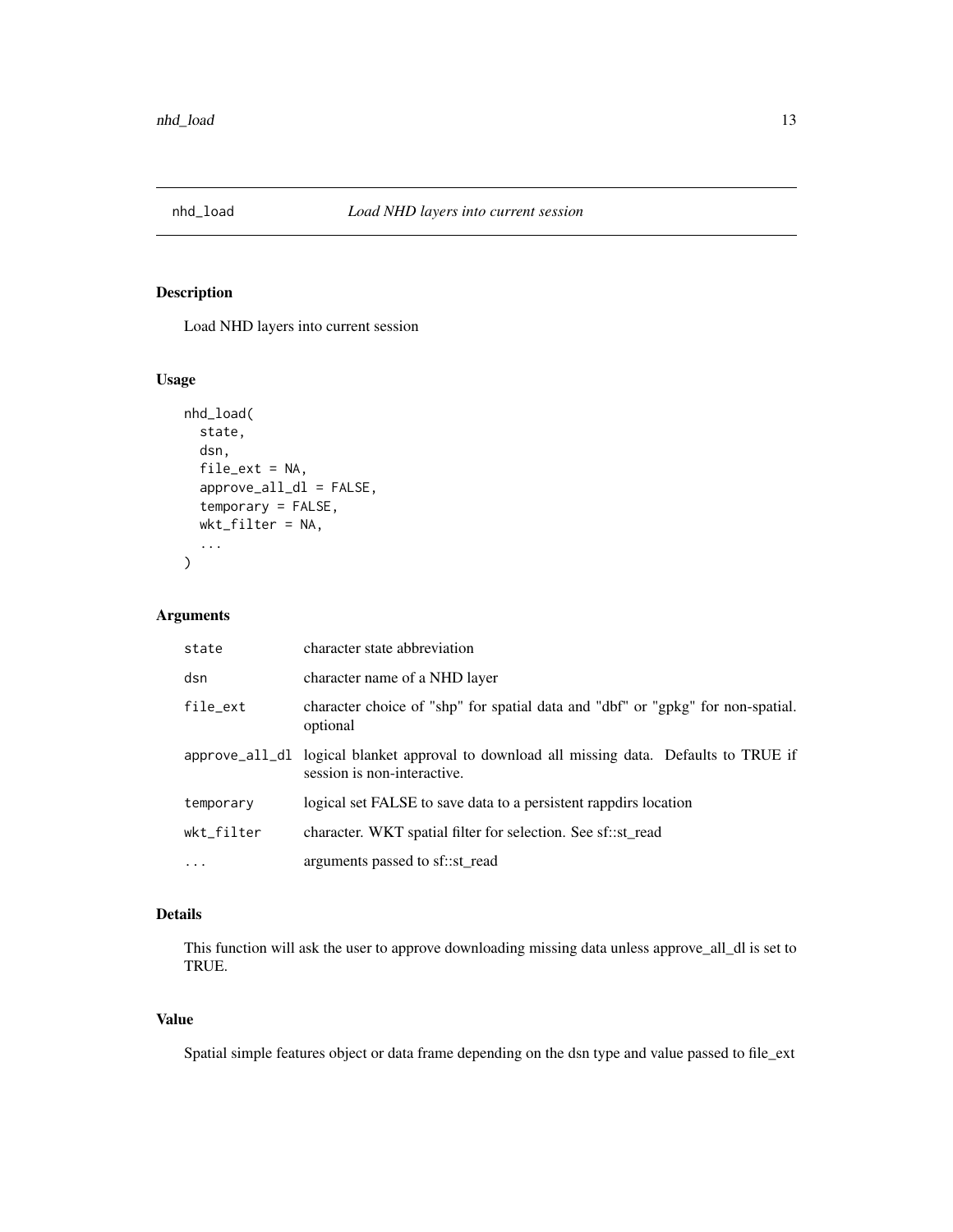#### Examples

```
## Not run:
dt <- nhd_load(c("RI"), c("NHDWaterbody"))
dt <- nhd_load(c("CT", "RI"), "NHDWaterbody")
dt <- nhd_load(c("CT", "RI"), "NHDWaterbody", quiet = TRUE)
dt <- nhd_load("MI", "NHDFlowline")
dt <- nhd_load("RI", "NHDReachCrossReference")
dt <- nhd_load("RI", "NHDWaterbody", file_ext = "dbf")
dt <- nhd_load(c("RI", "DC"), "NHDWaterbody", file_ext = "gpkg")
dt <- nhd_load("RI", "NHDWaterbody", wkt_filter = "POINT (-71.575 41.438)")
dt <- nhd_load("RI", "NHDFlowline", pretty = FALSE, quiet = TRUE,
  query = paste0("SELECT * from ", "NHDFlowline", " LIMIT 1"))
## End(Not run)
```
nhd\_plus\_get *Download and cache NHDplus data by vector processing unit*

#### Description

Download and cache NHDplus data by vector processing unit

#### Usage

```
nhd_plus_get(
  vpu = NA,
  component = "NHDSnapshot",
  force_d1 = FALSE,force\_unzip = FALSE,temporary = TRUE
)
```
#### Arguments

| vpu         | numeric vector processing unit                                   |
|-------------|------------------------------------------------------------------|
| component   | character component name                                         |
| force_dl    | logical force a re-download of the requested data                |
| force_unzip | logical force an unzip of downloaded data                        |
| temporary   | logical set FALSE to save data to a persistent rappdirs location |

#### Value

An invisible list of file paths to NHDplus data for the specified vpu

<span id="page-13-0"></span>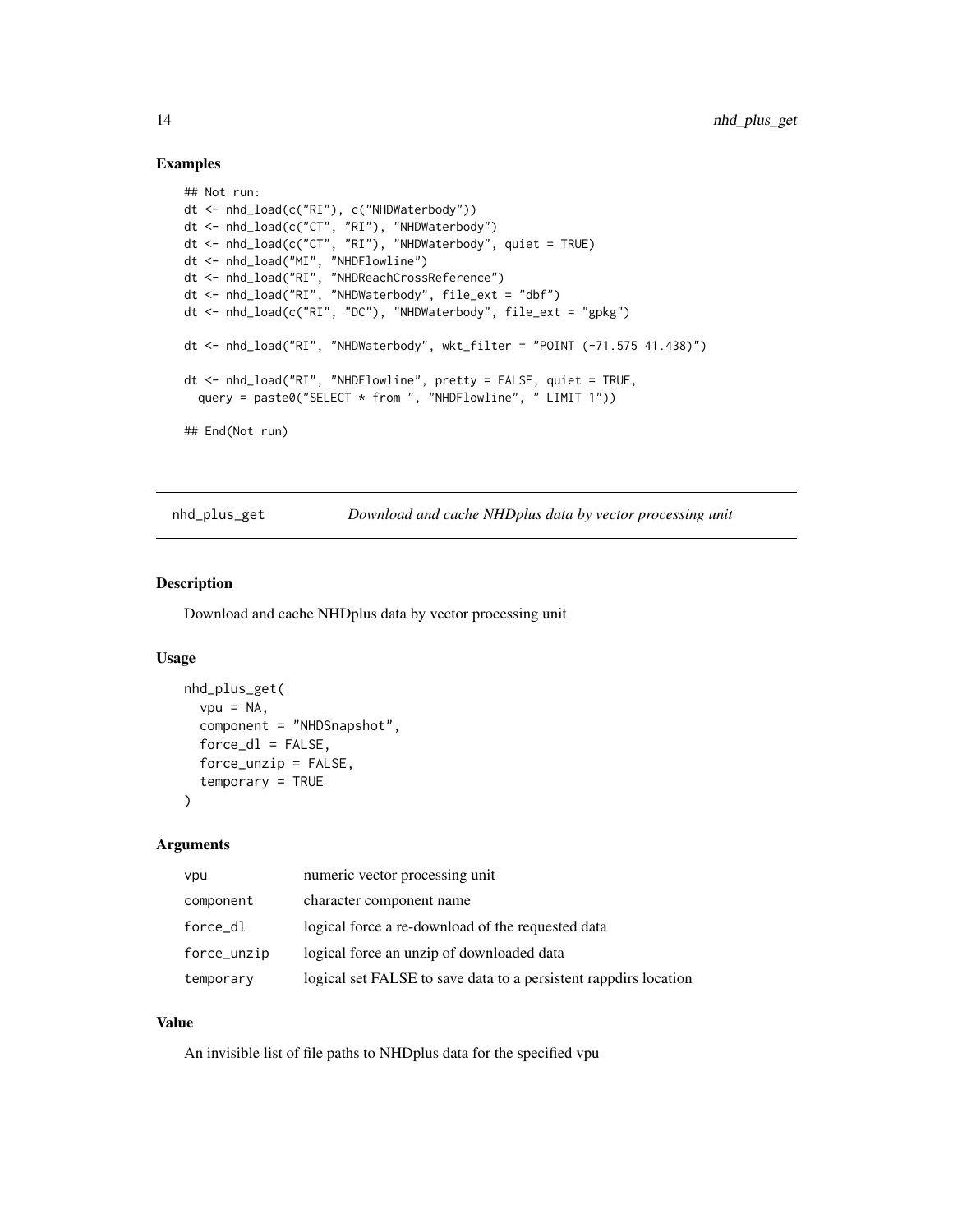#### <span id="page-14-0"></span>nhd\_plus\_info 15

#### Examples

```
## Not run:
# Spatial
nhd_plus_get(vpu = 4)
nhd_plus_get(vpu = "10L")
nhd_plus_get(vpu = 1, component = "NHDPlusAttributes")
# Non-spatial
nhd_plus_get(vpu = "National", component = "V1_To_V2_Crosswalk")
nhd_plus_get(vpu = 4, component = "EROMExtension")
## End(Not run)
```
nhd\_plus\_info *Return NHDplus layer metadata and field listing*

#### Description

Return NHDplus layer metadata and field listing

#### Usage

```
nhd_plus_info(vpu, component, dsn, file_ext = NA)
```
#### Arguments

| vpu       | numeric vector processing unit                                                 |
|-----------|--------------------------------------------------------------------------------|
| component | character component name                                                       |
| dsn       | character data source name                                                     |
| file_ext  | character choice of "shp" for spatial data and "dbf" for non-spatial, optional |

# Value

An ogrinfo object from the sf package

#### Examples

```
## Not run:
nhd_plus_info(vpu = 4, component = "NHDSnapshot", dsn = "NHDWaterbody")
nhd_plus_info(vpu = 1, component = "NHDPlusAttributes", dsn = "PlusFlow")
## End(Not run)
```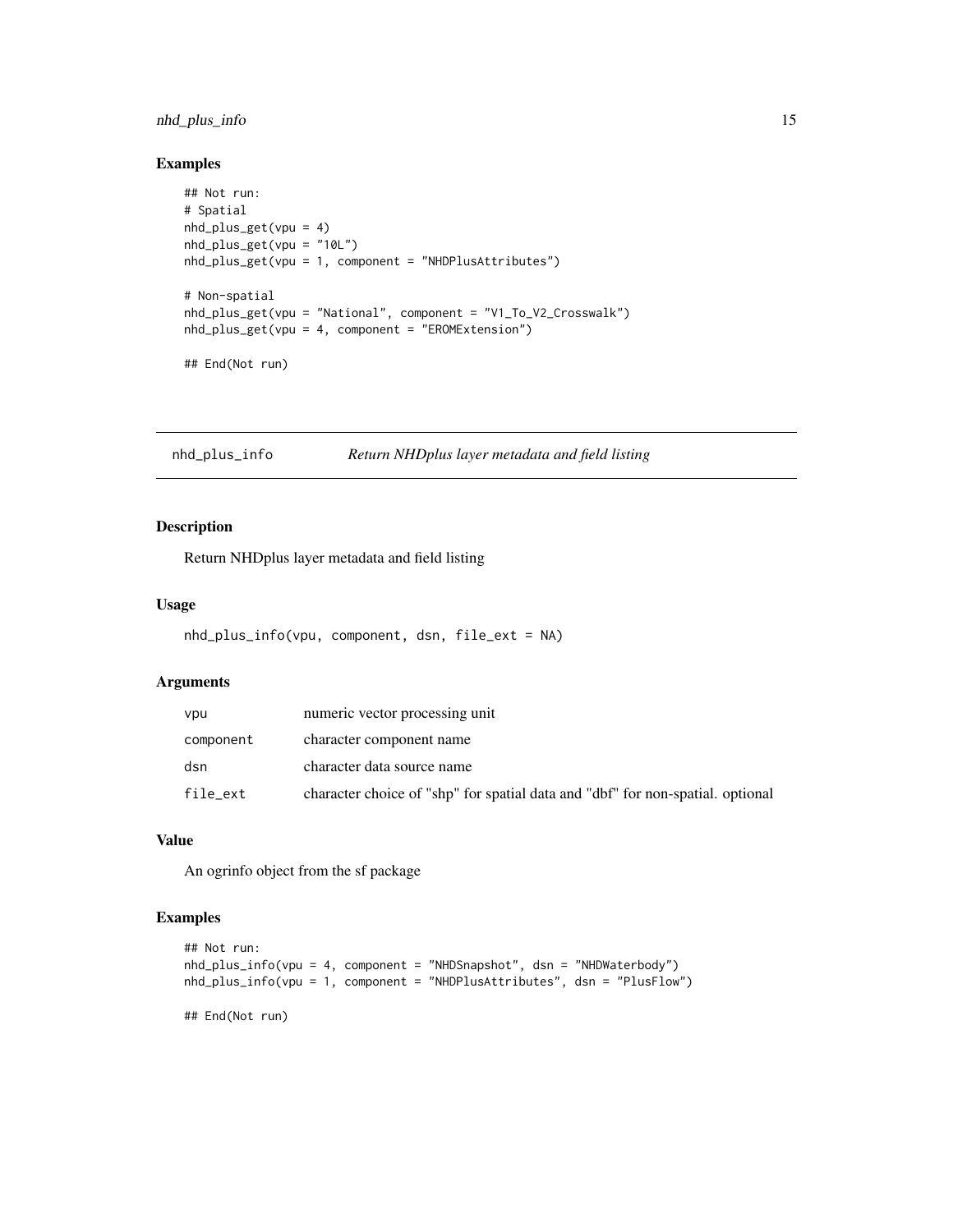<span id="page-15-0"></span>

List available locally cached NHDplus layers per state

#### Usage

```
nhd_plus_list(vpu, component = "NHDSnapshot", file_ext = NA, ...)
```
#### Arguments

| vpu       | numeric vector processing unit                                                 |
|-----------|--------------------------------------------------------------------------------|
| component | character component name                                                       |
| file_ext  | character choice of "shp" for spatial data and "dbf" for non-spatial, optional |
| $\cdots$  | arguments passed to list files, optional.                                      |

#### Value

A character vector of NHD layers for the specified vpu

### Examples

```
## Not run:
nhd_plus_list(vpu = 4)
nhd_plus_list(vpu = 4, full.names = TRUE)
nhd_plus_list(vpu = 1, component = "NHDPlusAttributes")
nhd_plus_list(vpu = "National", component = "V1_To_V2_Crosswalk")
## End(Not run)
```
nhd\_plus\_load *Load NHDplus layers into current session*

#### Description

Load NHDplus layers into current session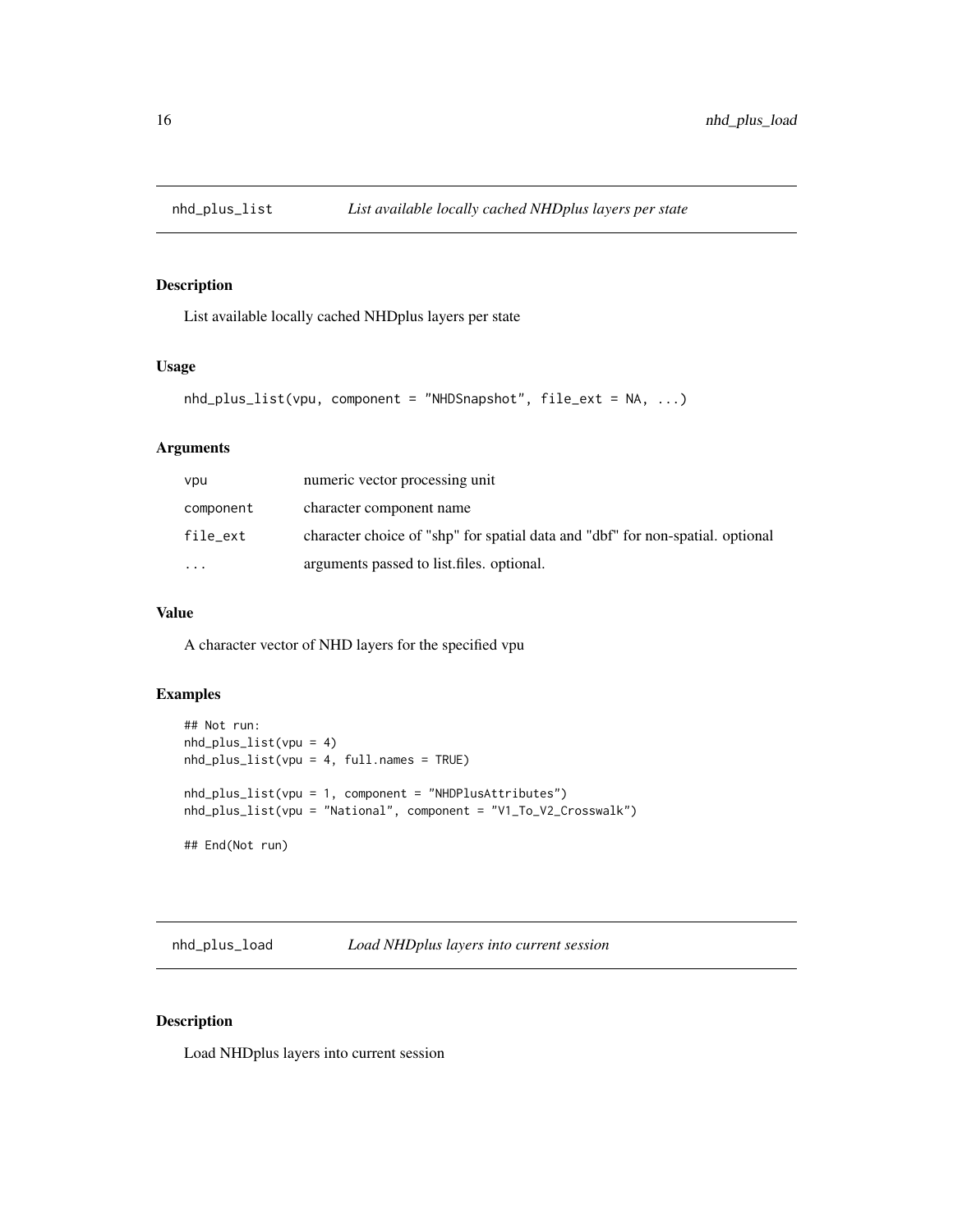#### nhd\_plus\_load 17

## Usage

```
nhd_plus_load(
  vpu,
  component = "NHDSnapshot",
  dsn,
  file_ext = NA,
  approve_all_dl = FALSE,
  force_d1 = FALSE,temporary = FALSE,
 pretty = FALSE,
 wkt_filter = NA,
  ...
\mathcal{L}
```
#### Arguments

| vpu        | numeric vector processing unit                                                                                          |  |
|------------|-------------------------------------------------------------------------------------------------------------------------|--|
| component  | character component name                                                                                                |  |
| dsn        | data source name                                                                                                        |  |
| file_ext   | character choice of "shp" for spatial data and "dbf" for non-spatial. optional                                          |  |
|            | approve_all_dl logical blanket approval to download all missing data. Defaults to TRUE if<br>session is non-interactive |  |
| force dl   | logical force a re-download of the requested data                                                                       |  |
| temporary  | logical set FALSE to save data to a persistent rappolirs location                                                       |  |
| pretty     | more minimal pretty printing st read relative to "quiet"                                                                |  |
| wkt_filter | character. WKT spatial filter for selection. See sf::st read                                                            |  |
| $\ddotsc$  | parameters passed on to sf::st read                                                                                     |  |

#### Details

This function will ask the user to approve downloading missing data unless approve\_all\_dl is set to TRUE. Output of this function is saved in active memory (memoized) to speed up repeated function calls.

#### Value

spatial object

#### Examples

```
## Not run:
# Spatial
dt <- nhd_plus_load(4, "NHDSnapshot", "NHDWaterbody")
dt <- nhd_plus_load(c(1, 2), "NHDSnapshot", "NHDWaterbody")
dt <- nhd_plus_load(4, "NHDSnapshot", "NHDFlowline")
dt <- nhd_plus_load(4, "NHDPlusCatchment", "Catchment")
```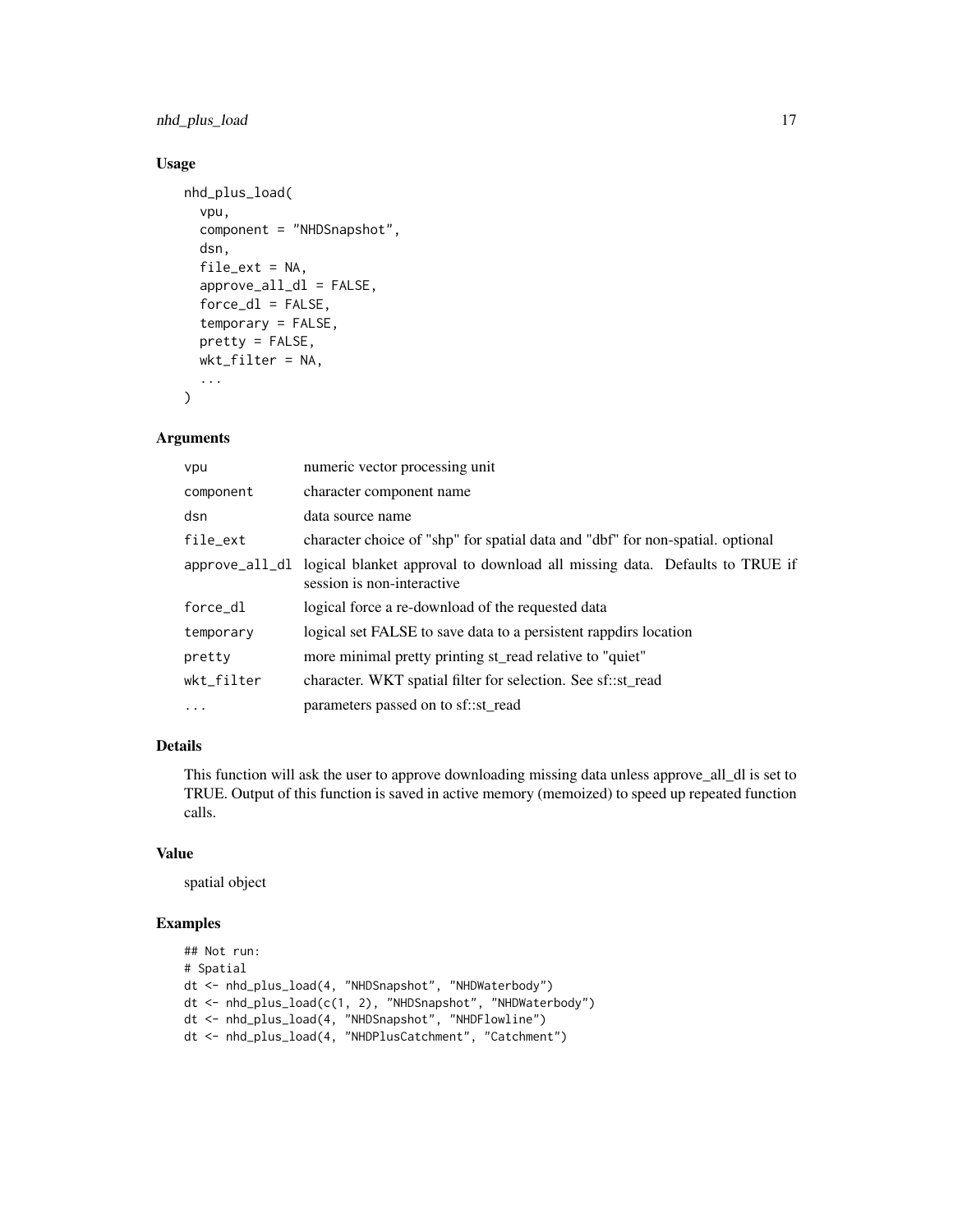```
# Quieter printing
dt <- nhd_plus_load(4, "NHDSnapshot", "NHDWaterbody", pretty = TRUE)
# Quietest printing
dt <- nhd_plus_load(4, "NHDSnapshot", "NHDWaterbody", quiet = TRUE)
# Non-spatial
dt <- nhd_plus_load(1, "NHDPlusAttributes", "PlusFlow")
dt <- nhd_plus_load("National", "V1_To_V2_Crosswalk",
  "NHDPlusV1Network_V2Network_Crosswalk")
gridcode <- nhd_plus_load(1, "NHDPlusCatchment", "featuregridcode")
flowline_vaa <- nhd_plus_load(1, "NHDPlusAttributes", "PlusFlowlineVAA")
eromflow <- nhd_plus_load(4, "EROMExtension", "EROM_010001")
# Character VPU
plusflow <- nhd_plus_load(vpu = "10L", "NHDPlusAttributes", "PlusFlow")
# Spatial filtering via wkt_filter
dt <- nhd_plus_load(4, "NHDSnapshot", "NHDWaterbody", wkt_filter = "POINT (-85.411 42.399)")
## End(Not run)
```

| nhd_plus_query | Select NHDplus features via polygon or circular buffer of coordinate |
|----------------|----------------------------------------------------------------------|
|                | pair                                                                 |

Select NHDplus features via polygon or circular buffer of coordinate pair

#### Usage

```
nhd_plus_query(
  lon = NA,lat = NA,
  poly = NA,
  dsn,
  buffer\_dist = units::as\_units(4.75, "km"),
  approve_all_dl = FALSE,
  temporary = TRUE,
  ...
\mathcal{L}
```
#### Arguments

| lon  | numeric longitude. optional |
|------|-----------------------------|
| lat  | numeric latitude. optional  |
| poly | sfc polygon. optional       |
| dsn  | character data source       |

<span id="page-17-0"></span>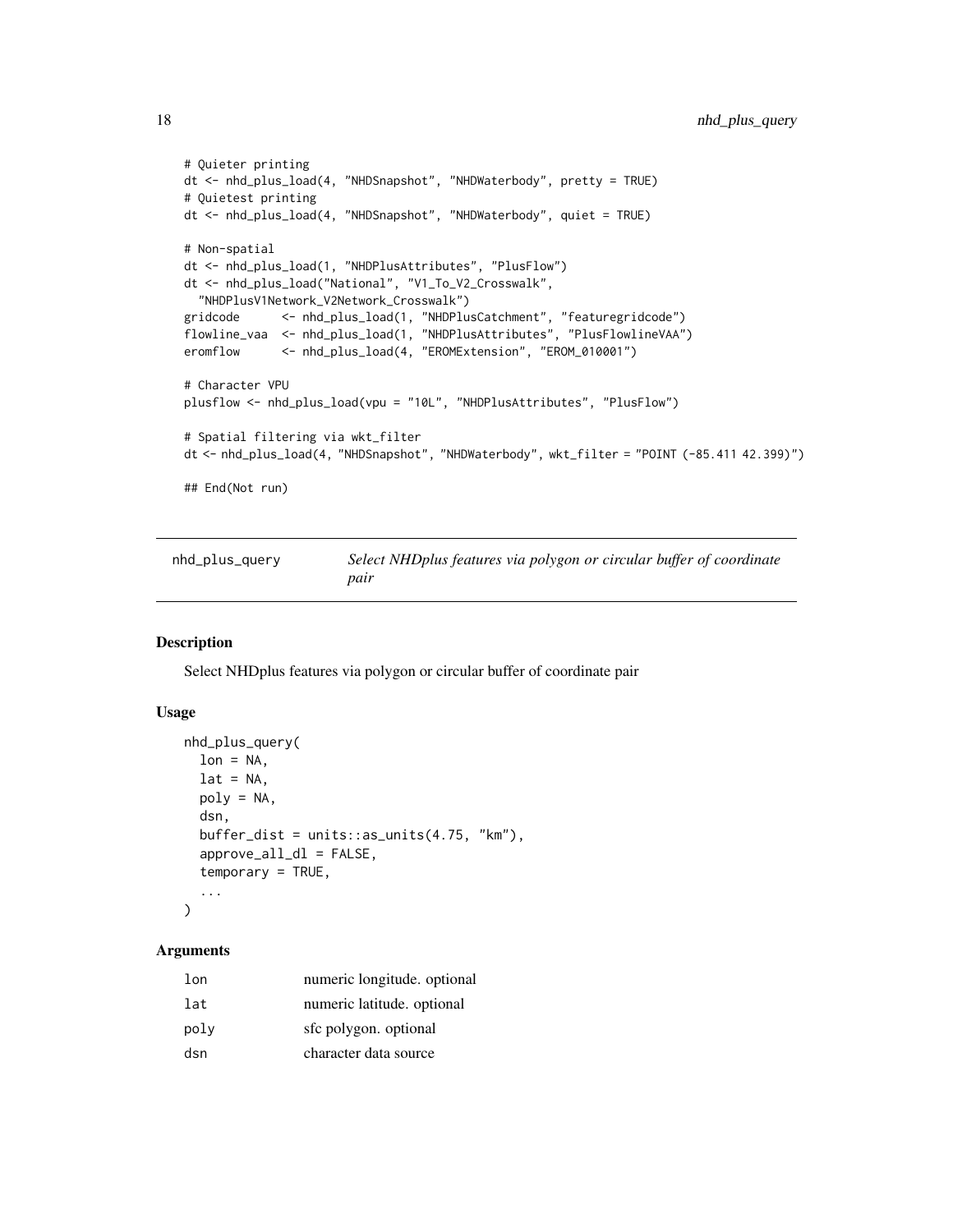#### <span id="page-18-0"></span>nhd\_query 19

| buffer_dist | numeric buffer in units of coordinate degrees                                                                            |
|-------------|--------------------------------------------------------------------------------------------------------------------------|
|             | approve_all_dl logical blanket approval to download all missing data. Defaults to TRUE if<br>session is non-interactive. |
| temporary   | logical set FALSE to save data to a persistent rappolirs location                                                        |
| .           | parameters passed on to sf::st_read                                                                                      |

# Value

A list of sf spatial objects

#### Examples

```
## Not run:
library(sf)
wk <- wikilake::lake_wiki("Gull Lake (Michigan)")
pnt <- st_as_sf(wk, coords = c("Lon", "Lat"), crs = 4326)
pnt <- st_transform(pnt, st_crs(vpu_shp))
# nhd_plus_list(nhdR::find_vpu(pnt))
qry <- nhd_plus_query(wk$Lon, wk$Lat,
  dsn = c("NHDWaterbody", "NHDFlowLine"), buffer_dist = units::as_units(4.75, "km"))
plot(qry$sp$NHDWaterbody$geometry, col = "blue")
plot(qry$sp$NHDFlowLine$geometry, col = "cyan", add = TRUE)
plot(qry$pnt, col = "red", pch = 19, add = TRUE)axis(1)
axis(2)
library(ggplot2)
ggplot(qry$sp$NHDWaterbody) + geom_sf()
# query with a polygon
wbd <- qry$sp$NHDWaterbody[which.max(st_area(qry$sp$NHDWaterbody)), ]
qry_lines <- nhd_plus_query(poly = st_as_sfc(st_bbox(wbd)),
  dsn = "NHDFlowLine")
ggplot() +
  geom_sf(data = qry$sp$NHDWaterbody) +
  geom_sf(data = qry_lines$sp$NHDFlowLine, color = "red")
## End(Not run)
```
nhd\_query *Select NHD features clipped by a circular buffer a coordinate pair*

#### Description

Select NHD features clipped by a circular buffer a coordinate pair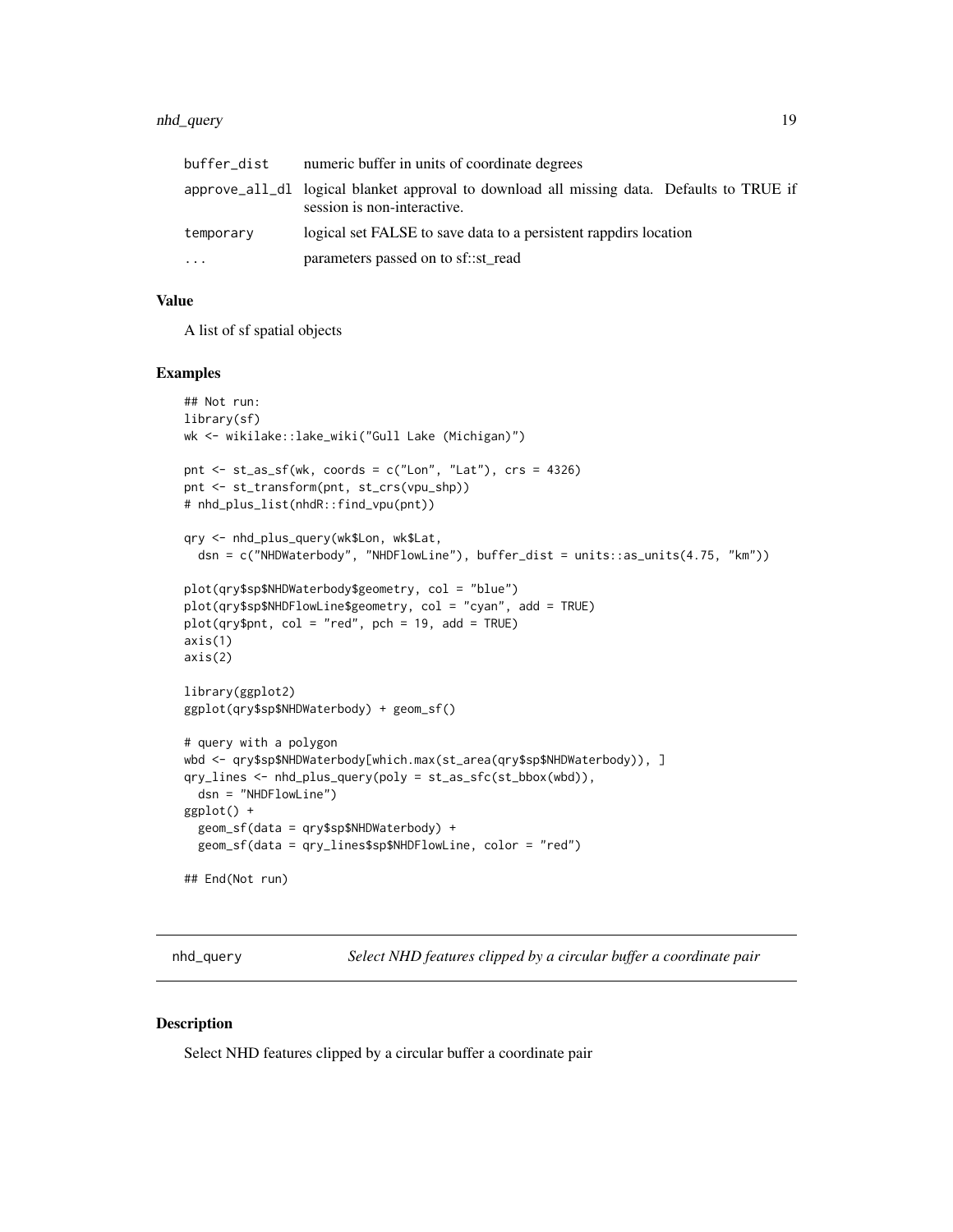#### Usage

```
nhd_query(
  lon = NA,lat = NA,
  poly = NA,
  dsn,
  approve_all_dl = FALSE,buffer\_dist = units::as\_units(4.75, "km"),
  temporary = TRUE,
  ...
)
```
#### Arguments

| numeric longitude                                                                                                        |  |
|--------------------------------------------------------------------------------------------------------------------------|--|
| numeric latitude                                                                                                         |  |
| sfc polygon. optional                                                                                                    |  |
| character data source                                                                                                    |  |
| approve_all_dl logical blanket approval to download all missing data. Defaults to TRUE if<br>session is non-interactive. |  |
| numeric buffer with specified units                                                                                      |  |
| logical set FALSE to save data to a persistent rappdire location                                                         |  |
| other arguments passed to sf::st_read                                                                                    |  |
|                                                                                                                          |  |

#### Examples

```
## Not run:
library(sf)
wk <- wikilake::lake_wiki("Worden Pond")
qry <- nhd_query(wk$Lon, wk$Lat, dsn = c("NHDWaterbody", "NHDFlowLine"),
 buffer_dist = units::as_units(1, "km"))
qry$sp$NHDWaterbody <- dplyr::filter(qry$sp$NHDWaterbody, FType != 466)
plot(sf::st_geometry(qry$sp$NHDWaterbody), col = "blue")
plot(sf::st_geometry(qry$sp$NHDFlowLine), col = "cyan", add = TRUE)
plot(qry$pnt, col = "red", pch = 19, add = TRUE)axis(1)
axis(2)
# query with a polygon
wbd <- qry$sp$NHDWaterbody[
  order(st_area(qry$sp$NHDWaterbody), decreasing = TRUE), ][1, ]
qry_lines <- nhd_query(poly = st_as_sfc(st_bbox(wbd)), dsn = "NHDFlowLine")
library(ggplot2)
ggplot() +
  geom_sf(data = qry$sp$NHDWaterbody) +
  geom_sf(data = qry_lines$sp$NHDFlowLine, color = "red")
```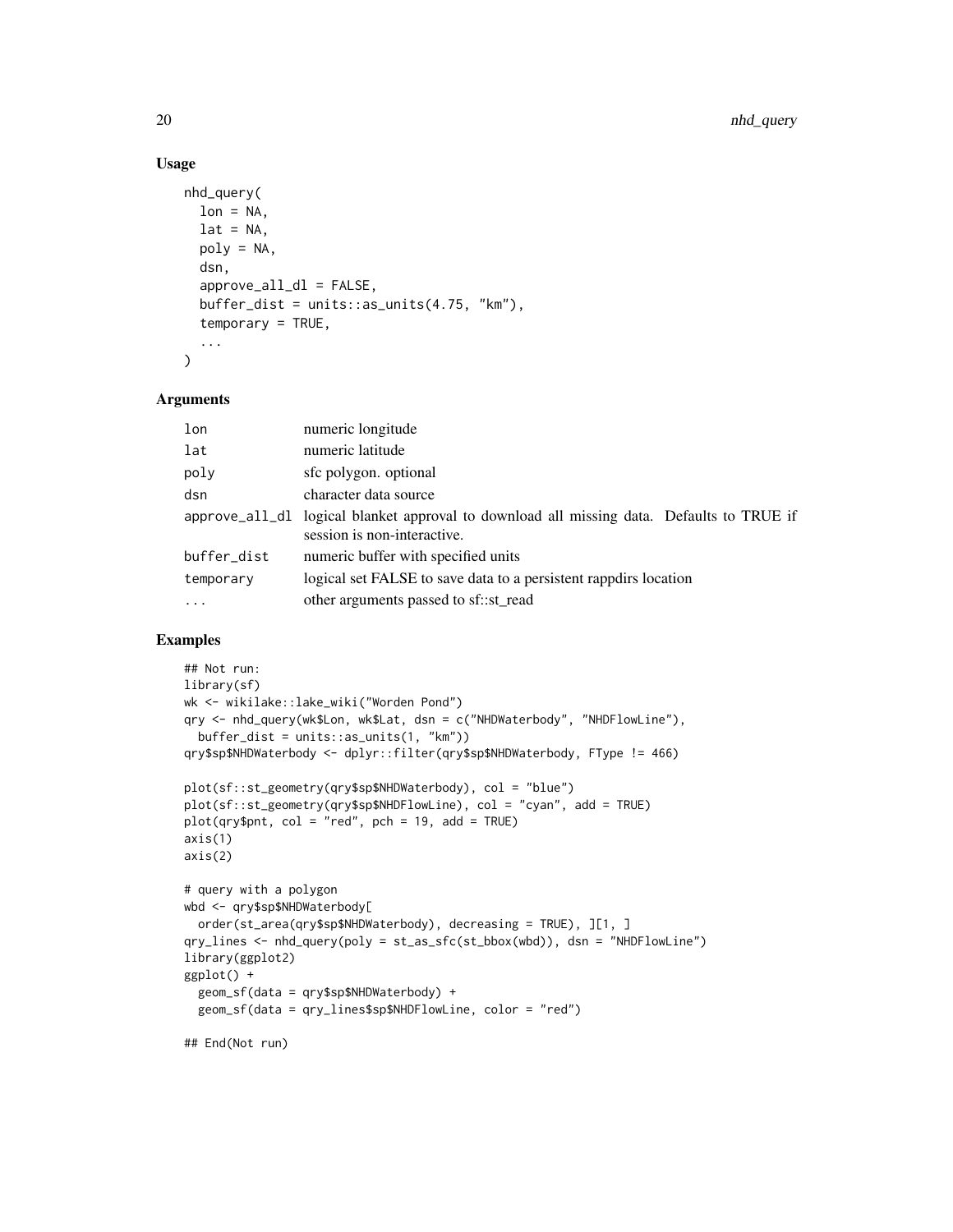<span id="page-20-0"></span>select\_point\_overlay *Select features clipped by a point buffer around a point*

#### Description

Select features clipped by a point buffer around a point

#### Usage

```
select_point_overlay(pnt, sp, buffer_dist = units::as_units(4.75, "km"))
```
#### Arguments

| pnt         | geographic point of class sfc       |
|-------------|-------------------------------------|
| sp          | list of sf data frames              |
| buffer dist | numeric buffer with specified units |

#### Value

A list of sf spatial objects

#### Examples

```
## Not run:
wk <- wikilake::lake_wiki("Gull Lake (Michigan)")
pnt <- sf::st_sfc(sf::st_point(c(wk$Lon, wk$Lat)))
sf::st_crs(pnt) <- 4326
sp <- lapply(c("NHDWaterbody", "NHDFlowLine"),
  function(x) nhd_plus\_load(vpu = 4, dsn = x))names(sp) <- c("NHDWaterbody", "NHDFlowLine")
qry \leq select\_point\_overlap(int = pnt, sp = sp)plot(qry$NHDWaterbody$geometry, col = "blue")
plot(qry$NHDFlowLine$geometry, col = "cyan", add = TRUE)
```
## End(Not run)

select\_poly\_overlay *Select features clipped by a polygon*

# Description

Select features clipped by a polygon

#### Usage

select\_poly\_overlay(poly, sp)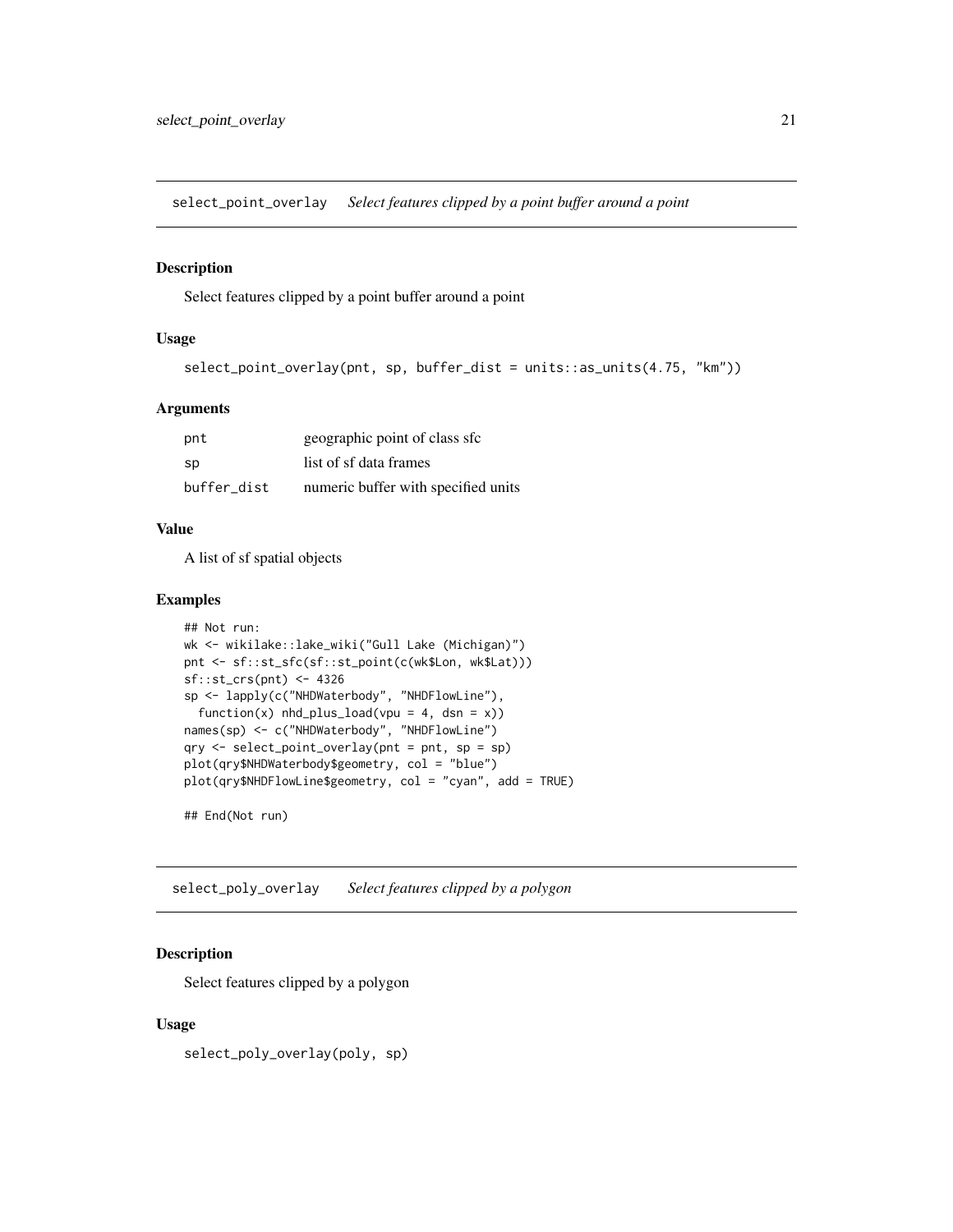# <span id="page-21-0"></span>Arguments

| poly | sf *polygon object     |
|------|------------------------|
| sp   | list of sf data frames |

#### Value

A list of sf spatial objects

| sunapee | List of simple features lake polygons and flowlines within a buffer |  |  |
|---------|---------------------------------------------------------------------|--|--|
|         | around Lake Sunapee.                                                |  |  |

# Description

Data from NHD Plus

#### Details

sunapee

sunapee\_network *Upstream flowlines connected to Lake Sunapee.*

# Description

Data from NHD Plus

# Details

sunapee\_network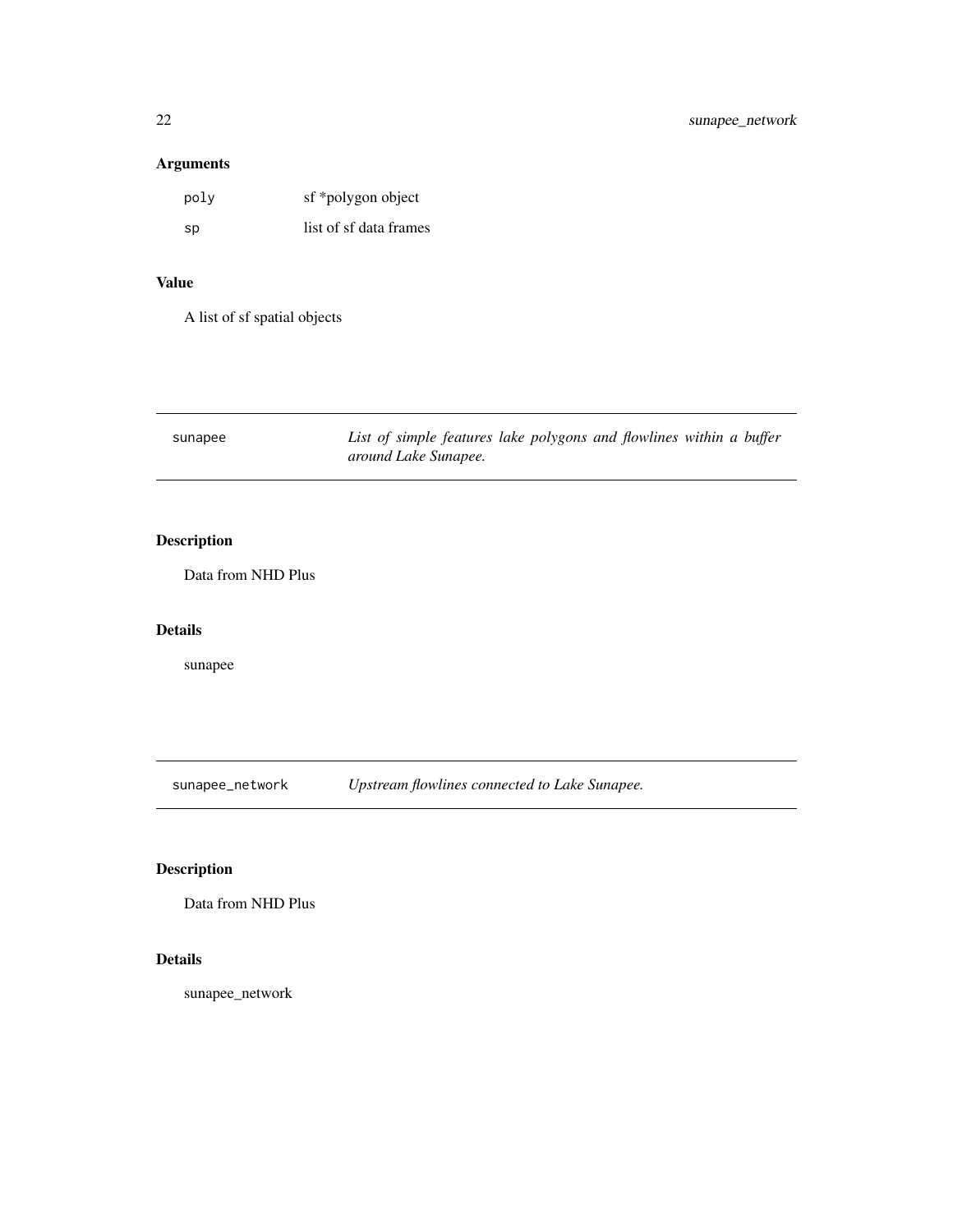<span id="page-22-1"></span><span id="page-22-0"></span>terminal\_reaches *Return terminal reaches from collection intersecting lake*

# Description

In the case of a network query, a terminal reach is a stream flowline that has no downstream reaches in-network. In the case of a point query, a terminal reach is a flowline that exits the intersecting surface waterbody.

#### Usage

```
terminal_reaches(
  lon = NA,lat = NA,
 buffer_dist = 0.01,
  network = NA,
  lakepoly = NA,
  lakewise = FALSE,
  lakesize_threshold = 4,
  approve_all_dl = FALSE,
  temporary = TRUE,
  ...
)
```
#### Arguments

| lon                                                                | numeric decimal degree longitude. optional. See Details section.                                                                           |  |
|--------------------------------------------------------------------|--------------------------------------------------------------------------------------------------------------------------------------------|--|
| lat                                                                | numeric decimal degree latitude, optional. See Details section.                                                                            |  |
| buffer_dist                                                        | numeric buffer around lat-lon point in dec. deg.                                                                                           |  |
| network                                                            | sf lines collection. optional. See Details section.                                                                                        |  |
| lakepoly                                                           | sf polygon. optional. See Details section.                                                                                                 |  |
| lakewise                                                           | logical. If TRUE, return the terminal reaches of all lakes in the stream network<br>rather than a single terminal reach of the focal lake. |  |
| lakesize_threshold<br>numeric above which to count as a lake (ha). |                                                                                                                                            |  |
|                                                                    | approve_all_dl logical blanket approval to download all missing data. Defaults to TRUE if<br>session is non-interactive.                   |  |
| temporary                                                          | logical set FALSE to save data to a persistent rappdirs location                                                                           |  |
| $\ddotsc$                                                          | parameters passed on to sf::st_read                                                                                                        |  |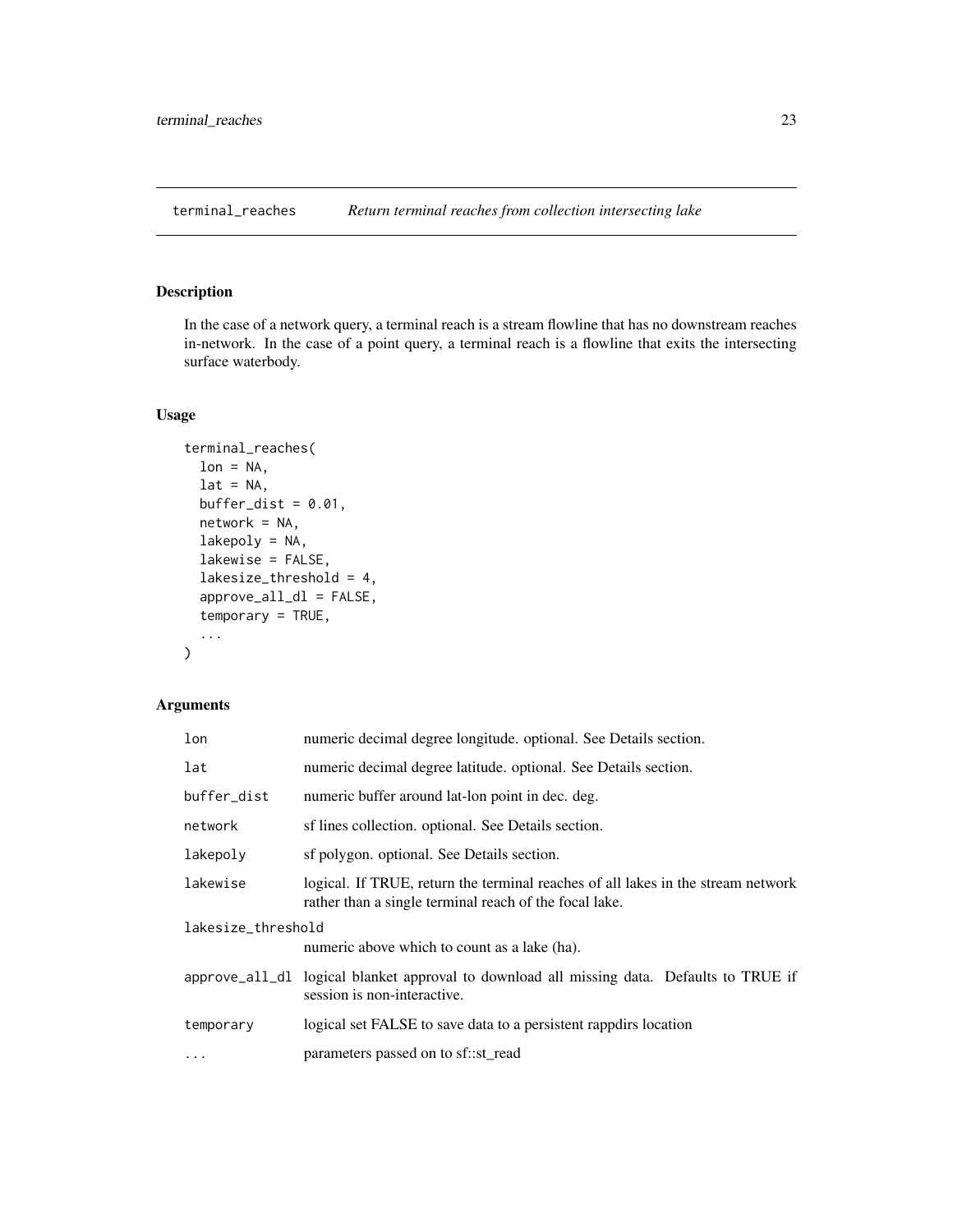#### <span id="page-23-0"></span>Details

There are multiple ways to execute [terminal\\_reaches](#page-22-1):

- Only providing lon + lat arguments this will query the corresponding lake polygon layer and find the terminal reach of the lake intersecting a buffer around the specified point.
- Only providing a lake polygon this is essentially the same as above except there is no preliminary lake polygon query.
- Only providing a network of stream lines this provides the most downstream reach irrespective of lakes.

#### Value

An sf data frame with LINESTRING geometries

#### Examples

```
## Not run:
library(sf)
library(mapview)
coords <- data.frame(lat = 46.32711, lon = -89.58893)
t_reach <- terminal_reaches(coords$lon, coords$lat)
coords <- data.frame(lat = 20.79722, lon = -156.47833)
# use a non-geographic (projected) buffer size
t_reach <- terminal_reaches(coords$lon, coords$lat,
 buffer_dist = units::as_units(5, "km"))
coords <- data.frame(lat = 42.96628, lon = -89.25264)
t_reach <- terminal_reaches(coords$lon, coords$lat)
coords <- data.frame(lat = 41.42217, lon = -73.24189)
t_reach <- terminal_reaches(coords$lon, coords$lat)
mapview(st_as_sf(coords, coords = c("lon", "lat"), crs = 4326)) +
  mapview(t_reach$geometry, color = "red")
coords <- data.frame(lat = 41.859080, lon = -71.575422)
network <- nhd_plus_query(lon = coords$lon, lat = coords$lat,
  dsn = "NHDFlowline", buffer_dist = 0.05)$sp$NHDFlowline
t_reach <- terminal_reaches(network = network)
t_reach_lake <- terminal_reaches(network = network, lakewise = TRUE,
  lakesize_threshold = 1)
mapview(network) + mapview(t_reach_lake, color = "green") +
  mapview(t_reach, color = "red")
## End(Not run)
```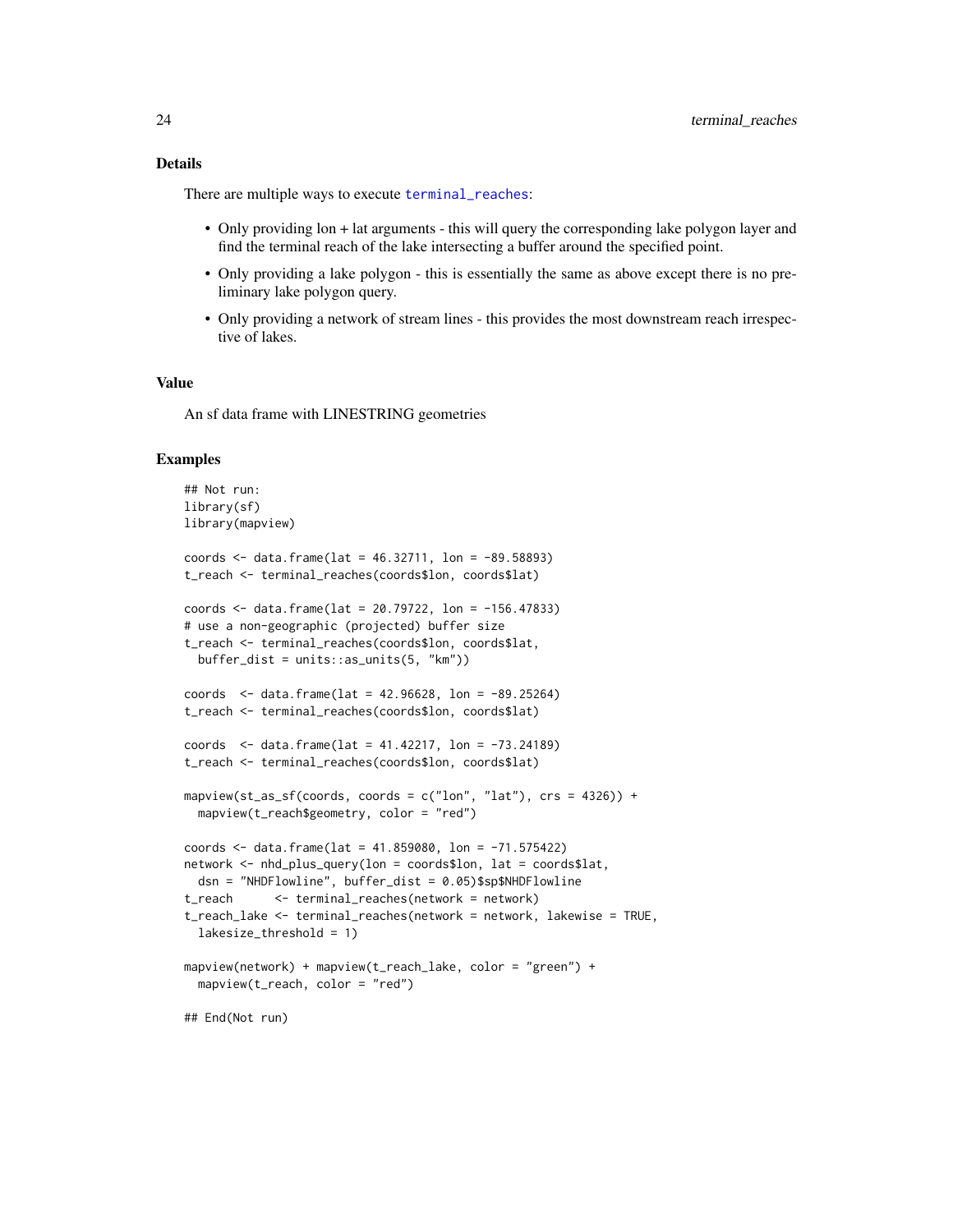<span id="page-24-0"></span>

A tip reach is a stream flowline with no upstream connections.

#### Usage

```
tip_reaches(network = NA)
```
#### Arguments

network sf lines collection. optional. See Details section.

#### Value

An sf data frame with LINESTRING geometries

#### Examples

## Not run:

```
coords \le data.frame(lat = 41.42217, lon = -73.24189)
network <- nhd_plus_query(lon = coords$lon, lat = coords$lat,
  dsn = "NHDFlowline", buffer_dist = units::as_units(5, "km"))$sp$NHDFlowline
t_reaches <- tip_reaches(network = network)
plot(network$geometry)
plot(t_reaches$geometry, col = "red", add = TRUE)
```
## End(Not run)

toUTM *Re-project to appropriate UTM zone*

#### Description

Re-project to appropriate UTM zone

#### Usage

toUTM(sf\_object)

#### Arguments

sf\_object an sf object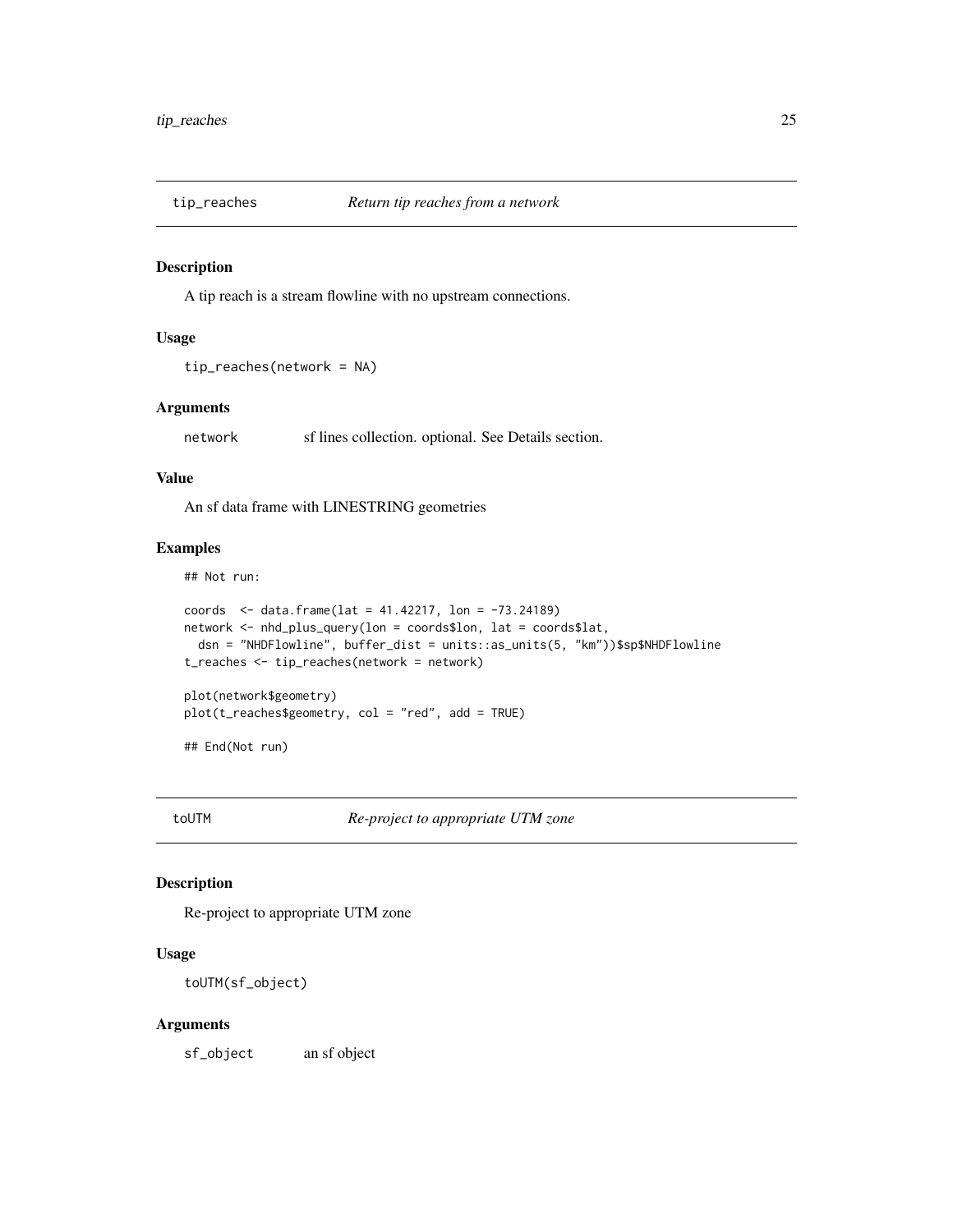# <span id="page-25-0"></span>Value

A transformed sf object

#### Examples

## Not run: data(gull) gull\_ <- gull\$sp\$NHDWaterbody st\_crs(gull\_) gull\_ <- st\_transform(gull\_, 4326) st\_crs(gull\_) st\_crs(toUTM(gull\_[1, ]))

## End(Not run)

vpu\_shp *Low-res simple features data frame of the NHDPlus vector processing units*

# Description

vpu\_shp